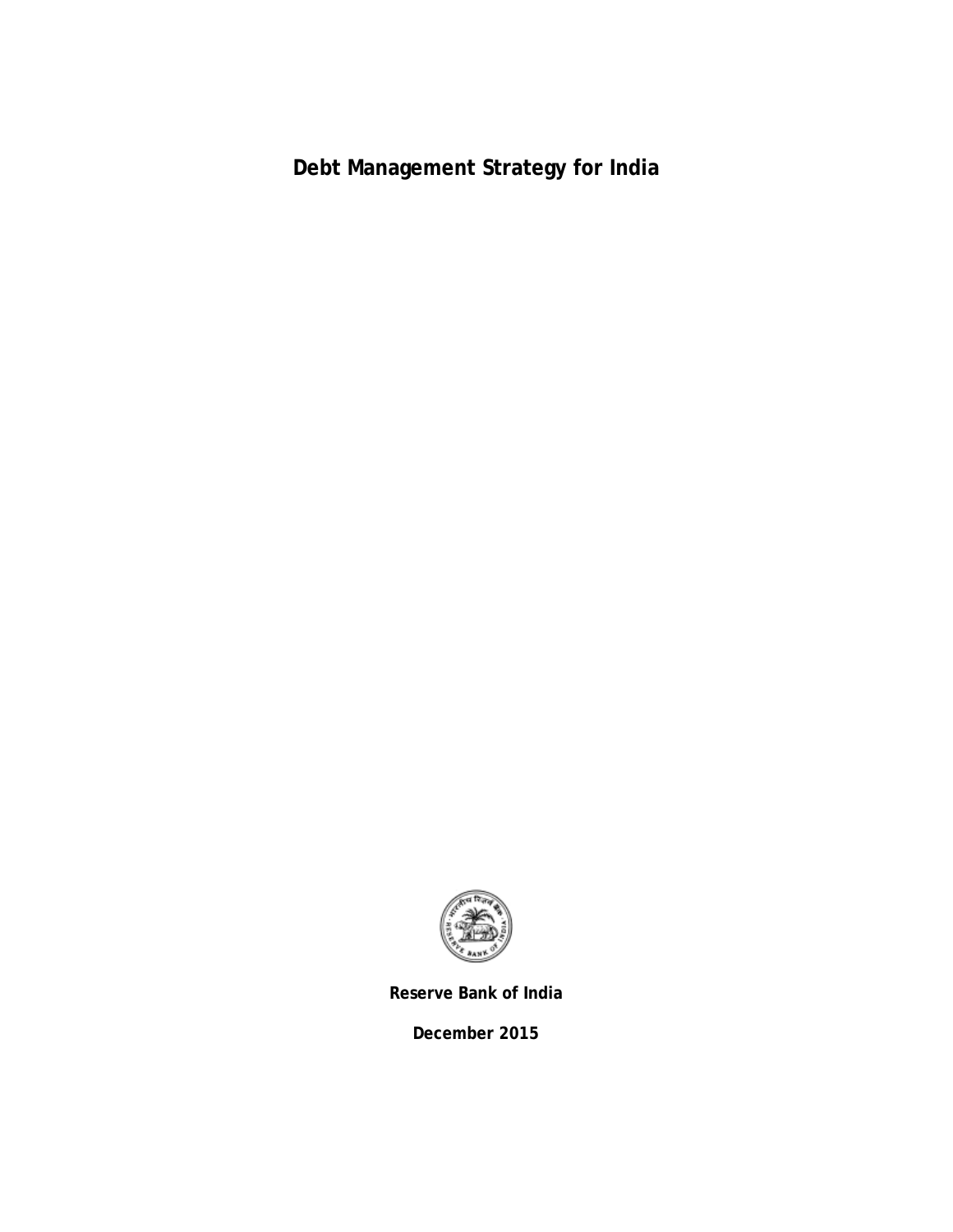### **Contents**

|             | Description                                                                    | Page No. |
|-------------|--------------------------------------------------------------------------------|----------|
|             | List of Acronyms                                                               |          |
|             | <b>Executive Summary</b>                                                       |          |
| Chapter I   | Objectives and Scope of Debt Management Strategy<br>(DMS)                      |          |
| Chapter II  | Debt Profile of Central Government: Current Status<br>and Strategic Objectives | 6        |
| Chapter III | Medium-Term Debt Management Strategy [2015-18]                                 | 17       |
| Appendix    | <b>MTDS Scenario Analysis</b>                                                  | 23       |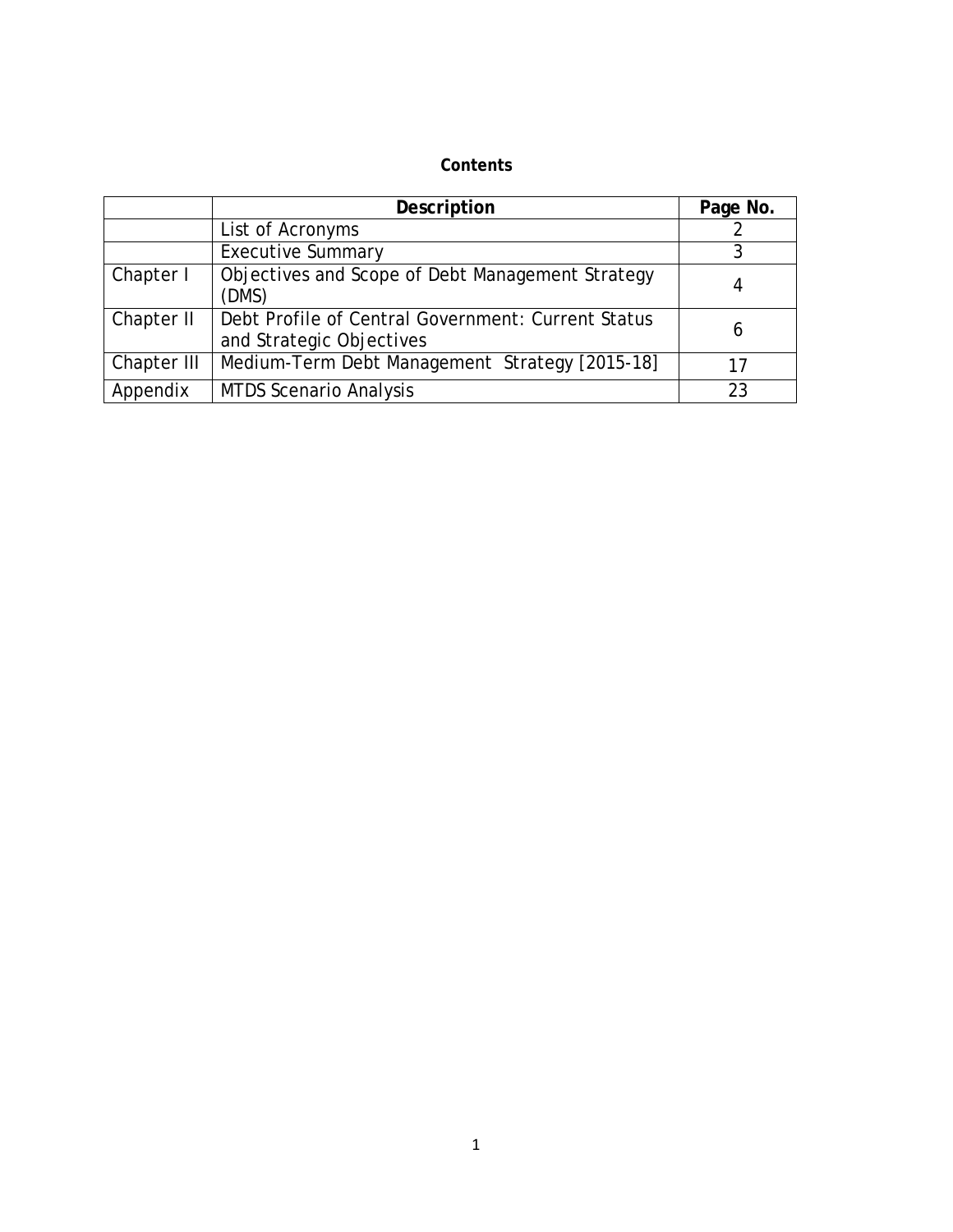#### **ACRONYMS**

| <b>ADB</b>   | <b>Asian Development Bank</b>                         |
|--------------|-------------------------------------------------------|
| AEs          | <b>Advanced Economies</b>                             |
| <b>ATM</b>   | <b>Average Time to Maturity</b>                       |
| <b>ATR</b>   | Average Time to Re-Fixing                             |
| <b>CIB</b>   | Capital Indexed Bond                                  |
| <b>CPI</b>   | <b>Consumer Price Index</b>                           |
| <b>DMS</b>   | Debt Management Strategy                              |
| <b>EMDEs</b> | <b>Emerging Market and Developing Economies</b>       |
| <b>FPI</b>   | Foreign Portfolio Investor                            |
| <b>FRB</b>   | <b>Floating Rate Bond</b>                             |
| <b>FRBM</b>  | <b>Fiscal Responsibility and Budget Management</b>    |
| <b>GDP</b>   | <b>Gross Domestic Product</b>                         |
| <b>GFD</b>   | <b>Gross Fiscal Deficit</b>                           |
| GoI          | Government of India                                   |
| G-Sec        | <b>Government Securities</b>                          |
| <b>IBRD</b>  | International Bank for Reconstruction and Development |
| <b>IDA</b>   | <b>International Development Association</b>          |
| <b>IIB</b>   | <b>Inflation Indexed Bond</b>                         |
| <b>IMF</b>   | <b>International Monetary Fund</b>                    |
| <b>MTDS</b>  | Medium-Term Debt Management Strategy                  |
| <b>MTFPS</b> | Medium Term Fiscal Policy Statement                   |
| <b>NSSF</b>  | <b>National Small Savings Fund</b>                    |
| <b>POLIF</b> | Post Office Life Insurance Fund                       |
| <b>RBI</b>   | Reserve Bank of India                                 |
| <b>SLR</b>   | <b>Statutory Liquidity Ratio</b>                      |
| T-Bills      | <b>Treasury Bills</b>                                 |
|              |                                                       |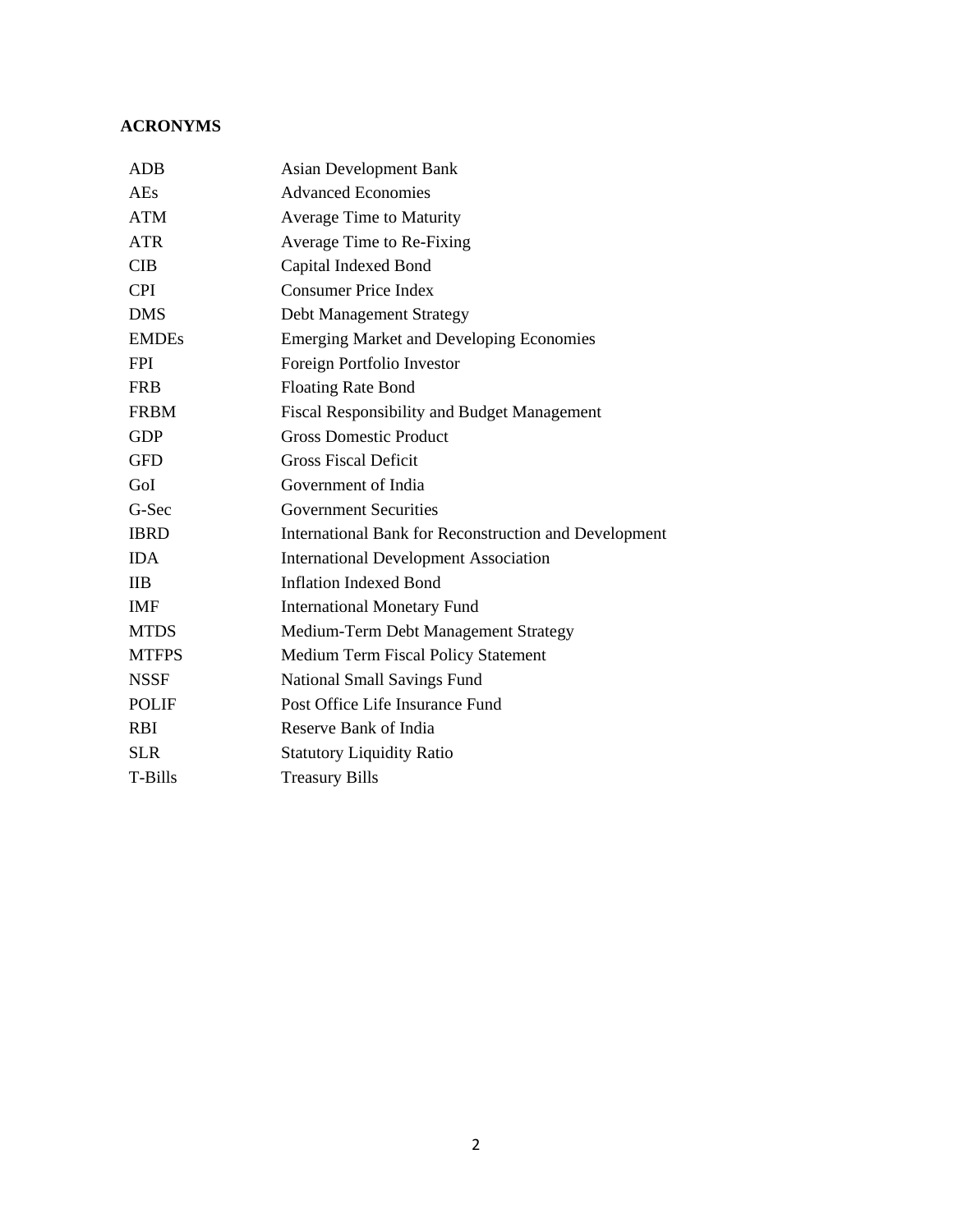# **EXECUTIVE SUMMARY**

The objective of the debt management strategy (DMS) is to secure the government's funding at all times at low cost over the medium /long-term while avoiding excessive risk. The DMS has been articulated in medium-term for a period of three years and it may be reviewed annually and rolled over for the next three years. The scope of debt management strategy is restricted to active elements of domestic debt management, *i.e.*, marketable debt of the Central Government only. Over time, the scope would be progressively expanded to cover the entire stock of outstanding liabilities including external debt as well as General Government Debt including SDL. The estimations in the MTDS report has also incorporated the fiscal deficit targets mentioned in the Medium Term Fiscal Policy Statement (MTFPS) announced along with Union Budget 2015-16. The MTDS document comprises of three chapters, *viz.* Objective and scope of MTDS, Debt Profile of Central Government: Current Status and Strategic Objectives, and Medium Term Debt Strategy [2015-18].

The present debt profile of the Central Government is analysed with regard to cost, maturity and potential risk factors. The risk analysis contains metrics, such as, average time to maturity, analysis of the redemption profile, average time to refixing, percentage of outstanding debt maturing in next 12 months. It was found that the GoI's debt structure is stable and risks are low.

The debt management strategy revolves around three broad pillars, *viz.,* low cost, risk mitigation and market development. Low cost objective is attained by planned issuances and offer of appropriate instruments to lower cost in medium to long-run, market conditions, preferences of various investor segments, improved transparency by way of a detailed issuance calendar. Following risk management tools have been adopted to reduce the risk associated with the sovereign debt:

- a) Adoption of portfolio management practices and creating prudent debt structure by containing rollover risk through switches / buy back;
- b) Lowering interest rate risk by keeping floating rate debt low;
- c) Managing foreign currency risk by issuing debt in domestic currency, developing stable domestic investor base and calibrated opening of G-sec market to foreign investors; and
- d) Reducing rollover risks by elongation of maturity and establishing limits on security issuances and annual maturities.

Reserve Bank, in consultation with the Government, will continue its effort in development of the G-sec market by a series of measures such as introducing new instruments, expanding the investor base, strengthening market infrastructure, *etc.*

Scenario analysis, which contains expected cost of debt based on the assumptions of future interest and exchange rates and future borrowing needs, are included. Debt sustainability indicators, such as, debt to GDP, average time to maturity and interest expense to GDP are projected. Stress tests of the debt portfolio on the basis of the economic and financial shocks, to which the government are exposed, are conducted and indicate a very low level of stress. The analysis confirms that the debt is stable, sustainable over medium to long run. Further, there are no short-term risks to the debt structure.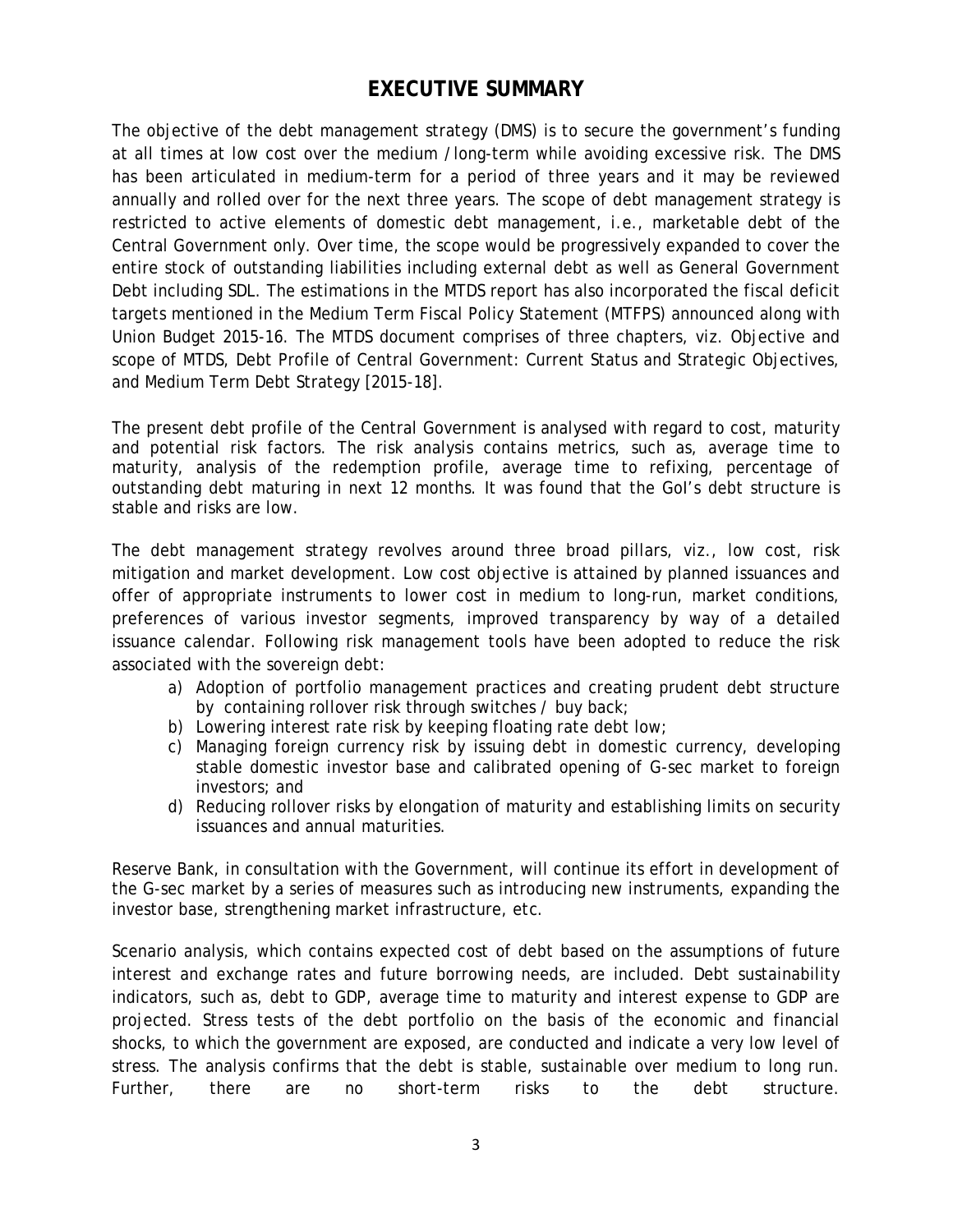# **Chapter I Objectives and Scope of Debt Management Strategy**

### **Introduction**

1. Public debt management plays an important role in macro-economic policy. It is a wellrecognised fact that countries need efficient and effective public debt management as public debt portfolio is the largest portfolio in the economy and its impact could be felt across generations. Establishing and executing a strategy for managing government's debt in order to raise the required amount of funding at low cost over the medium to long run, consistent with a prudent degree of risk is essential in this context. A prudential and efficient debt management strategy, taking into account the government debt profile in terms of maturity, currency composition and interest rate risk exposure is important for the sustainability of the budget, debt, and overall financial stability.

2. Medium-Term Debt Management Strategy (MTDS) is a plan that the government intends to implement over the medium-term (three to five years) in order to achieve a composition of the government debt portfolio that captures the government's preferences with regard to the cost-risk tradeoff. The risks include refinancing/rollover risk, market (interest rate) risk, currency risk, etc.<sup>[1](#page-4-0)</sup> An MTDS provides a framework within which the authorities can make informed choices on how the government's financing requirement should be met, while taking due account of constraints and potential risks. MTDS comprising of objectives, various benchmarks and portfolio indicators, and yearly issuance plan provides requisite direction to the debt management operations. Its articulation imparts information, transparency, and certainty and enables investors to plan their investments efficiently.

3. In emerging market and developing economies (EMDEs), the government is the largest borrower in its currency and remains continuously in the market. Therefore, it needs to avoid any opportunistic and time inconsistent strategy that even while succeeding in lowering the cost of borrowings in the short-run ends up increasing the cost of borrowings in the long run. The transparency in government's market borrowing operations is an important factor that determines its cost of borrowing and hence, maintaining continuous communication with the market becomes critical. The strategy also focuses on appropriate consultative process between debt management, monetary, fiscal, and financial regulatory authorities to facilitate proper functioning of public debt markets.

### **Objectives of Debt Management Strategy**

4. The objective of debt management strategy is to mobilise borrowings at low cost over medium to long-term subject to prudent levels of risk in debt portfolio. The debt structure must be stable and sustainable to ensure financial stability across time periods. Other objectives are to promote deep and liquid financial markets while providing benchmarks for pricing financial assets and maintain consistency with other macro-economic policies including monetary policy. The overall objective of the government debt management policy

<span id="page-4-0"></span> $1$  http://www.worldbank.org/en/topic/debt/brief/mtds.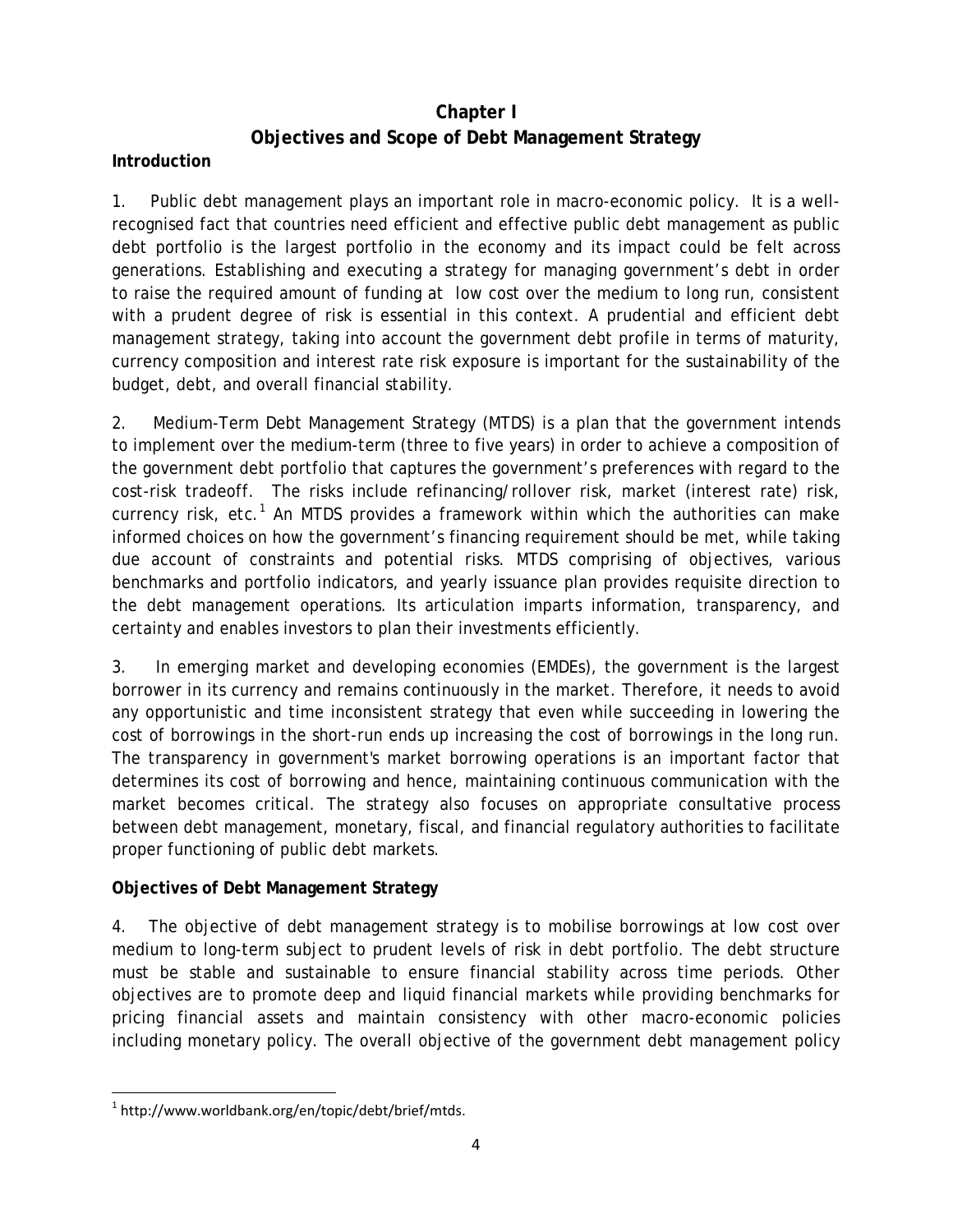is to meet Central Government's financing need at low cost and supporting development of a well-functioning and vibrant domestic bond market<sup>[2](#page-5-0)</sup>.

### **Indian approach**

5. Debt management strategy is presently articulated and disclosed in Reserve Bank's Annual Report and the Status Paper on Government Debt by the Ministry of Finance. In line with international sound practices, there is merit in articulating an explicit MTDS (for three year period; to be reviewed annually and rolled over for the next three years), dovetailed to our medium term fiscal framework in a consolidated document. MTDS is prepared for a period of three years, *i.e.*, 2015-16 to 2017-18. This document will be reviewed annually and the projections will be carried forward on a rolling basis for the ensuing three years.

6. The document is organized as follows: Chapter II will provide a brief debt profile of the Government of India. Chapter III consists of risk analysis and management strategy. MTDS scenario analyses are provided in the Appendix.

### **Scope of DMS**

7. Internal debt of the Central Government constituted 92.9 per cent of public debt for 2014-15 (RE). Marketable instruments (dated securities and Treasury Bills) constituted 91.1 per cent of internal debt (84.6 per cent of public debt and 73.7 per cent of total liabilities) and are expected to remain at high proportion in the medium term. External public debt is negotiated bi-lateral and multilateral debt which has remained fairly constant for past five years and is not actively managed. In view of the foregoing, to begin with, the scope of debt management strategy is restricted to active elements of domestic debt management *i.e.*, marketable debt of the Central Government only. Over time, the scope would be progressively expanded to cover the entire stock of outstanding liabilities including external debt as well as General Government Debt including SDL.

<span id="page-5-0"></span> $2$  Government Debt - Status and Road Ahead, 2010; Ministry OF Finance, Government of India.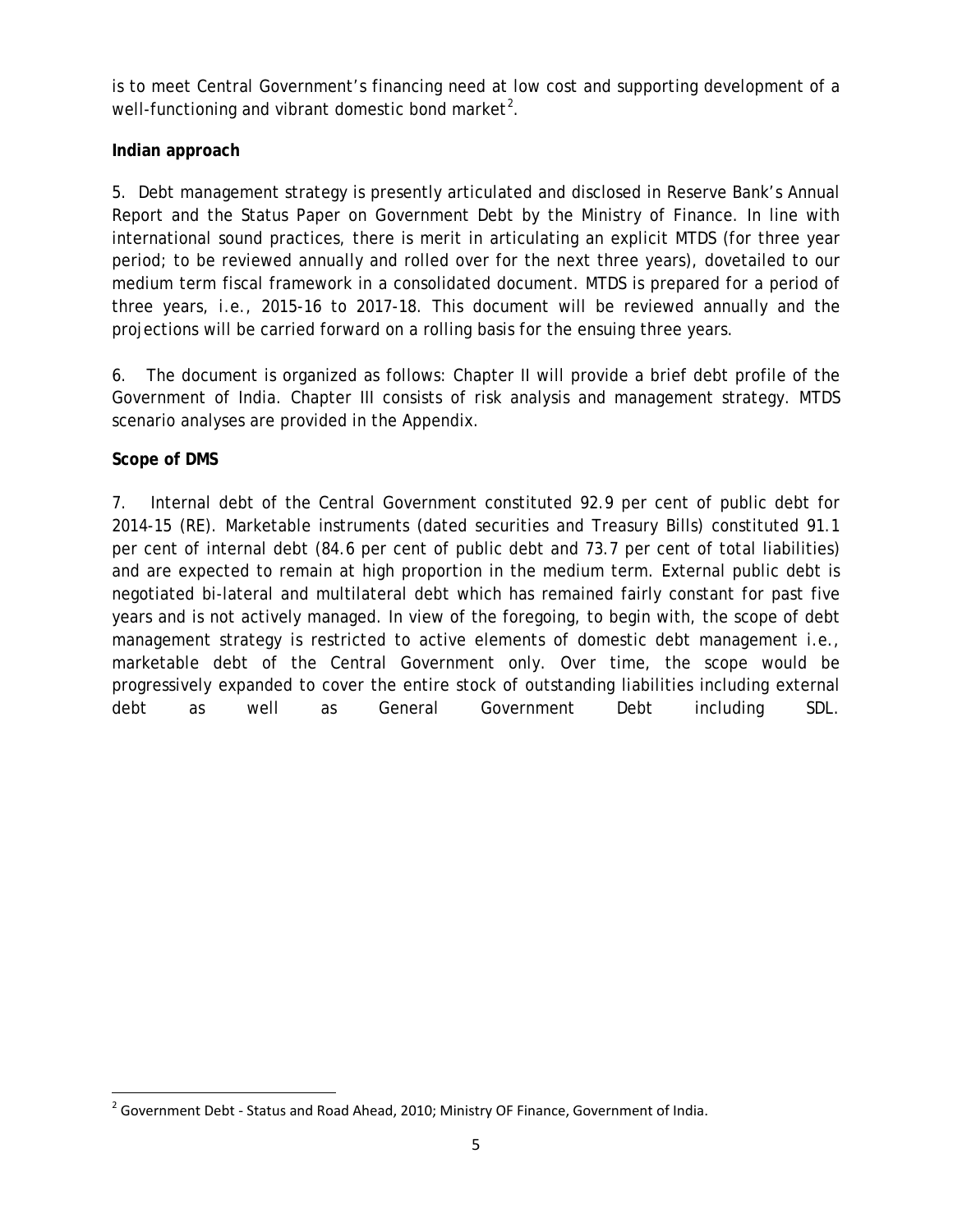#### **Chapter II**

### **Debt Profile of Central Government: Current Status and Strategic Objectives Macroeconomic Environment**

8. As reported in IMF's World Economic Outlook (October 2015), global growth for 2015 is projected at 3.1 per cent, marginally lower than the growth in 2014. While growth in the advanced economies (AEs) is expected to witness a gradual pick-up, emerging market and developing economies (EMDEs) may slowdown. Global acivity is expected to gather some momentum in 2016. AEs reaped the benefit through easy financial conditions, neutral fiscal policy in the euro area, lower fuel prices, and improving labour market conditions. Growth slowdown in the EMDEs reflected structural bottlenecks, tighter external financial conditions, lower commodity prices, rebalancing in China, and economic distress related to geopolitical factors. Increased volatility in global financial markets has been creating challenges for the EMDEs. Both the AEs and EMDEs are faced with downside risks of increased financial market volatility, disruptive asset price shifts, lower potential output growth, geopolitical uncertainty and lower commodity prices. Uncertainty over the timing of the rate increase by the US Fed remain an immediate possible trigger for volatility in global financial markets and consequent capital outflow and exchange market pressures in EMDEs.

9. As per the recent revisions in the National Account Statistics (Base: 2011–12), economic growth in India is estimated to have improved to 7.2 per cent during 2014–15 from 6.9 per cent 2013-14. As stated in the Fifth Bi-monthly Monetary Policy Statement, 2015-16 (December 2015), the outlook for growth is improving gradually. On an assessment of the evolving balance of risks, output growth for 2015-16 is projected at 7.4 per cent.

10. The Monetary Policy Framework Agreement signed by the Government of India and the Reserve Bank in February 2015 has shaped the stance of monetary policy. Accordingly, the Reserve Bank will stay focused on ensuring that the inflation moderates durably, with Consumer price index (CPI) inflation targeted at 6 per cent by January 2016 and at 4 per cent by the end of 2017-18. Although the target for end-2017-18 and thereafter is defined in terms of a tolerance band of  $+/-$  2 per cent around the mid-point of 4 per cent, it will be the Reserve Bank's endeavour to keep inflation at or close to this mid-point, with the extended period provided for achieving the mid-point mitigating potentially adverse effects on the economy. Inflation based on all India CPI remained at 5.9 per cent during 2014-15 and remained below 6 per cent during 2015-16, so far.

#### **Central Government Debt Profile**

11. Central Government's public debt consists of internal and external debt. Internal debt of the Central Government (Rs.52,78,217 crore, 37.4 per cent of GDP for 2015-16 (BE)) consists of fixed market borrowings, *viz.*, dated securities and Treasury Bills. Dated securities (Rs. 44,17,787 crore, 31.3 per cent of GDP) accounted for 78.09 per cent of public debt while Treasury Bills (Rs. 4,20,365, 3 per cent of GDP) accounted for 7.43 per cent. The other items in internal debt are 14-Day Intermediate T-Bills (Rs. 86,816 crore), securities against small savings (Rs. 2,84,848 crore), securities issued to international financial institutions (Rs.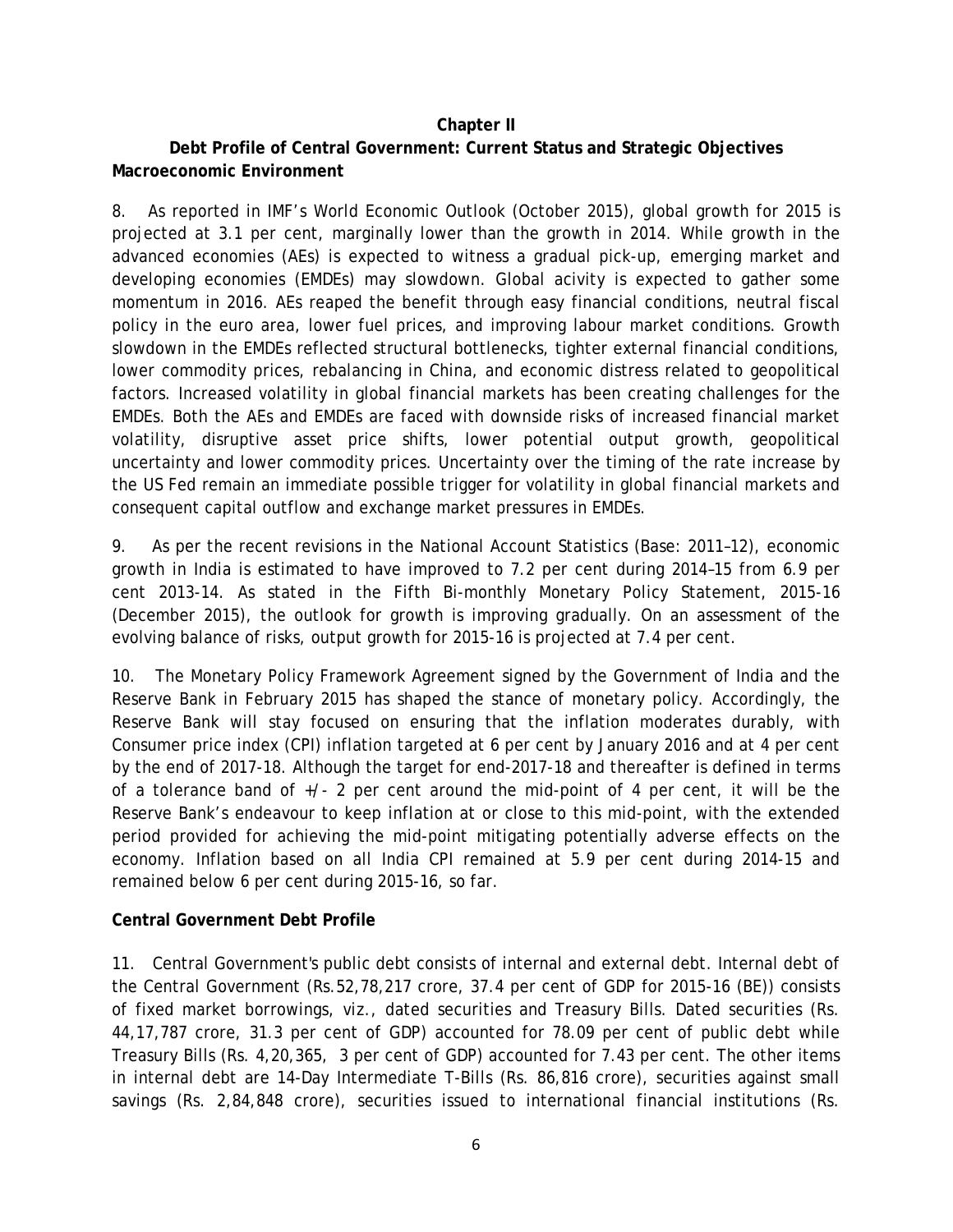38,347 crore), compensation and other bonds (Rs. 9,160 crore) and special securities issued against Post Office Life Insurance Fund (POLIF) (Rs. 20,894 crore) which together constituted 7.8 per cent of public debt. External debt (Rs.3,79,331 crore, 2.7 per cent of GDP) constituted 6.70 per cent of the public debt of the Central Government. External debt is from multilateral agencies such as IDA, IBRD, ADB, *etc*. and small proportion of external debt originates from official bilateral agencies. There is no borrowing from international private capital markets. The public debt is predominantly internal and largely consists of fixed tenor and fixed rate market borrowings. The public debt increased by 157 per cent between 2008- 09 and 2015-16 (BE) due to the measures taken by Government of India (GoI) to support the growth momentum against the backdrop of the global financial crisis **(Table 2.1).** It can be seen that nearly 93 per cent of the Government's public debt is internal reflecting stable and adequate domestic sources of financing. Around 91 per cent of the internal loans are marketable debt borrowed at the cost which is determined by the market interest rate.

| Table 2.1 Central Government Debt                                              |                |         |         |         |         |         |  |
|--------------------------------------------------------------------------------|----------------|---------|---------|---------|---------|---------|--|
| (Rs crore)                                                                     |                |         |         |         |         |         |  |
| 2011-12<br>2013-14<br>2012-13<br>2014-15<br>2015-16<br>2010-11<br>(RE)<br>(BE) |                |         |         |         |         |         |  |
|                                                                                | $\overline{2}$ | 3       | 4       | 5       | 6       |         |  |
| Public Debt (A+B)                                                              | 2945992        | 3553519 | 4096570 | 4615250 | 5142284 | 5657548 |  |
| A. Internal Debt                                                               | 2667115        | 3230622 | 3764566 | 4240767 | 4775900 | 5278217 |  |
| Marketable Debt (i)+ (ii)                                                      | 2283720        | 2860805 | 3360932 | 3853594 | 4351684 | 4838152 |  |
| (i) Dated Securities                                                           | 2148851        | 2593770 | 3061127 | 3514459 | 3961381 | 4417787 |  |
| (ii) Treasury Bills                                                            | 134869         | 267035  | 299805  | 339134  | 390303  | 420365  |  |
| <b>External Debt</b><br>В.                                                     | 278877         | 322897  | 332004  | 374483  | 366384  | 379331  |  |

Source: Status Paper on Debt, DEA, MoF, GoI.

#### **Cost of Borrowings**

12. The weighted average coupon of outstanding debt stock of GoI are given in the **Table 2.2** below. In spite of increased borrowings over the years, the weighted average coupon has remained broadly stable. The ratio of interest payments (IP) to revenue receipts (IR) also show a secular decline. The centre's IP/RR was placed at 36.9 per cent in 2013-14 as compared to 5[3](#page-7-0).4 per cent in 2001-02 (Gol, 2014<sup>3</sup>).

| Table 2.2: Borrowing Cost of Internal Debt           |  |  |  |  |
|------------------------------------------------------|--|--|--|--|
| Weighted average coupon (%) of<br>outstanding stocks |  |  |  |  |
|                                                      |  |  |  |  |
| 2                                                    |  |  |  |  |
| 7.81                                                 |  |  |  |  |
| 7.88                                                 |  |  |  |  |
| 7.97                                                 |  |  |  |  |
| 7.99                                                 |  |  |  |  |
| ጸ በዓ                                                 |  |  |  |  |
|                                                      |  |  |  |  |

<span id="page-7-0"></span><sup>&</sup>lt;sup>3</sup> Government of India (2014), Government Debt Status Paper, Ministry of Finance. December.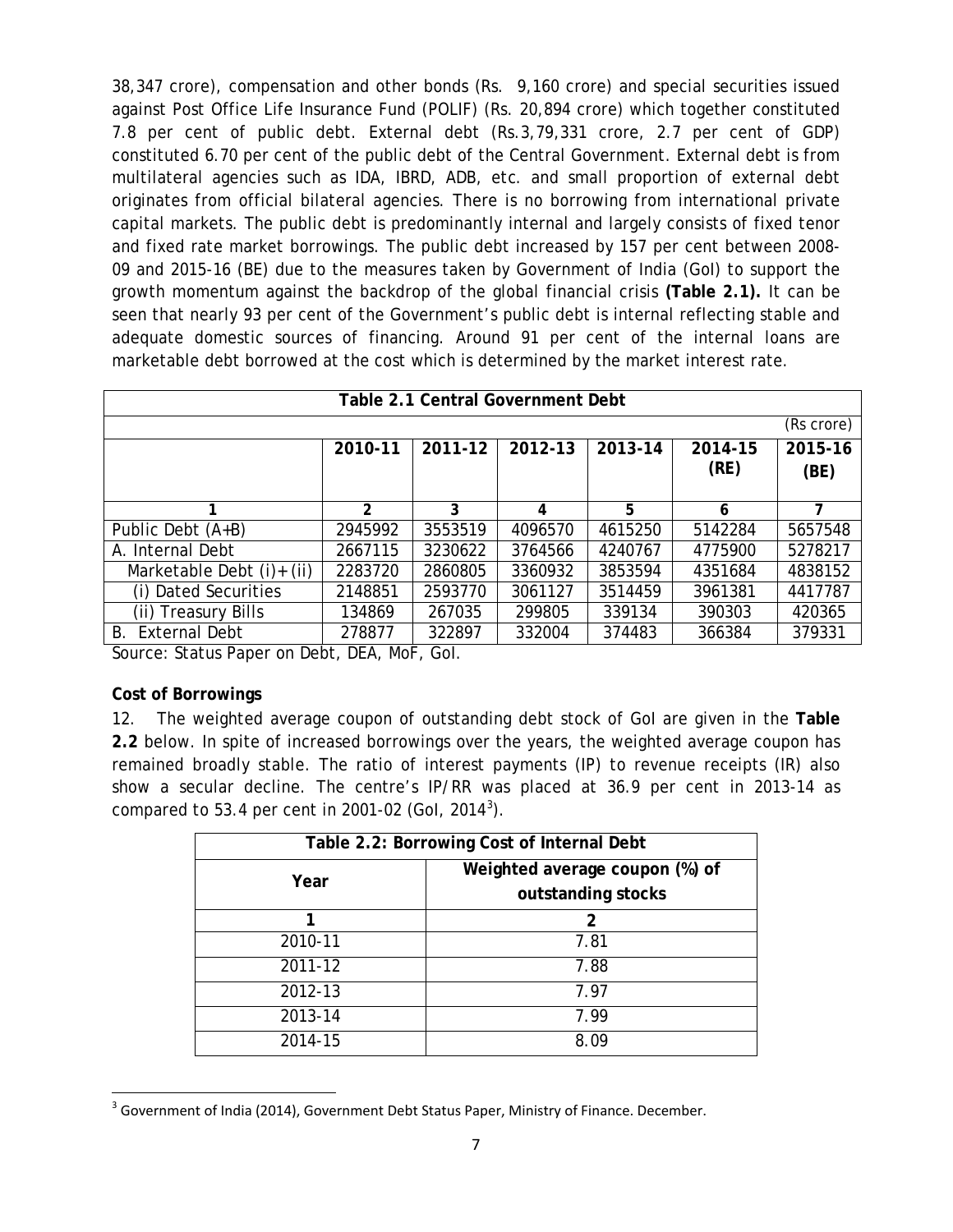13. It is the endeavor of the debt manager to reduce cost over the medium to long-term as cost minimization attempted over the short-term may create sub-optimal debt structures with elevated refinancing risks. Reduction in cost is sought to be achieved over the mediumto-long run by formulating appropriate issuance strategy and developing financial markets. The borrowing needs are estimated and market borrowing programme is undertaken in a timely fashion to reduce the opportunity cost. Steps taken for lowering cost of borrowings also include planned issuance and offer of appropriate mix of instruments to cater to investor preferences. In line with international sound practice, transparency and predictability in borrowing plans (the issuance calendar for market borrowings is announced in advance for each half year with details of the quantum to be borrowed each week, maturity buckets, *etc.*) has ensured cost effectiveness.

### **Risk Analysis**

14. The sovereign debt portfolio is exposed to rollover risk, interest rate risks, creditorconcentration risks and currency/exchange rate risks, which needs to be identified, analyzed and managed. A popular method of managing such risks is by using strategic benchmarks.

### *Rollover Risk*

15. The rollover risk mainly encompasses the possibility of rolling over debt at relatively higher cost and in extreme circumstances, failure to rollover debt completely/ partially. Increasing share of short-term debt to the total debt reflects the rise in rollover risk. The rollover risk is more relevant in case of public debt as Governments, especially in EMDEs, generally have large fiscal deficit and they rollover the debt due for redemption during the year. Thus, high amount of rollover could pose a potential risk especially when market conditions are fragile.

16. In India, rollover risk is managed by elongating maturity, limiting short-term debt issuances and placing issuance limits for annual maturity bucket and individual security. Such limits are periodically reviewed keeping in view the macroeconomic environment and repaying capacity of the GoI.

17. The rollover risk could be gauged by analyzing metrics such as redemption profile, residual maturity and average time to maturity.

## *Redemption Profile*

18. The redemption profile of the Central Government's market debt reveals that redemptions are at elevated level in less than 10 years maturity buckets **(Annex Table 1 and Chart 2.1)**.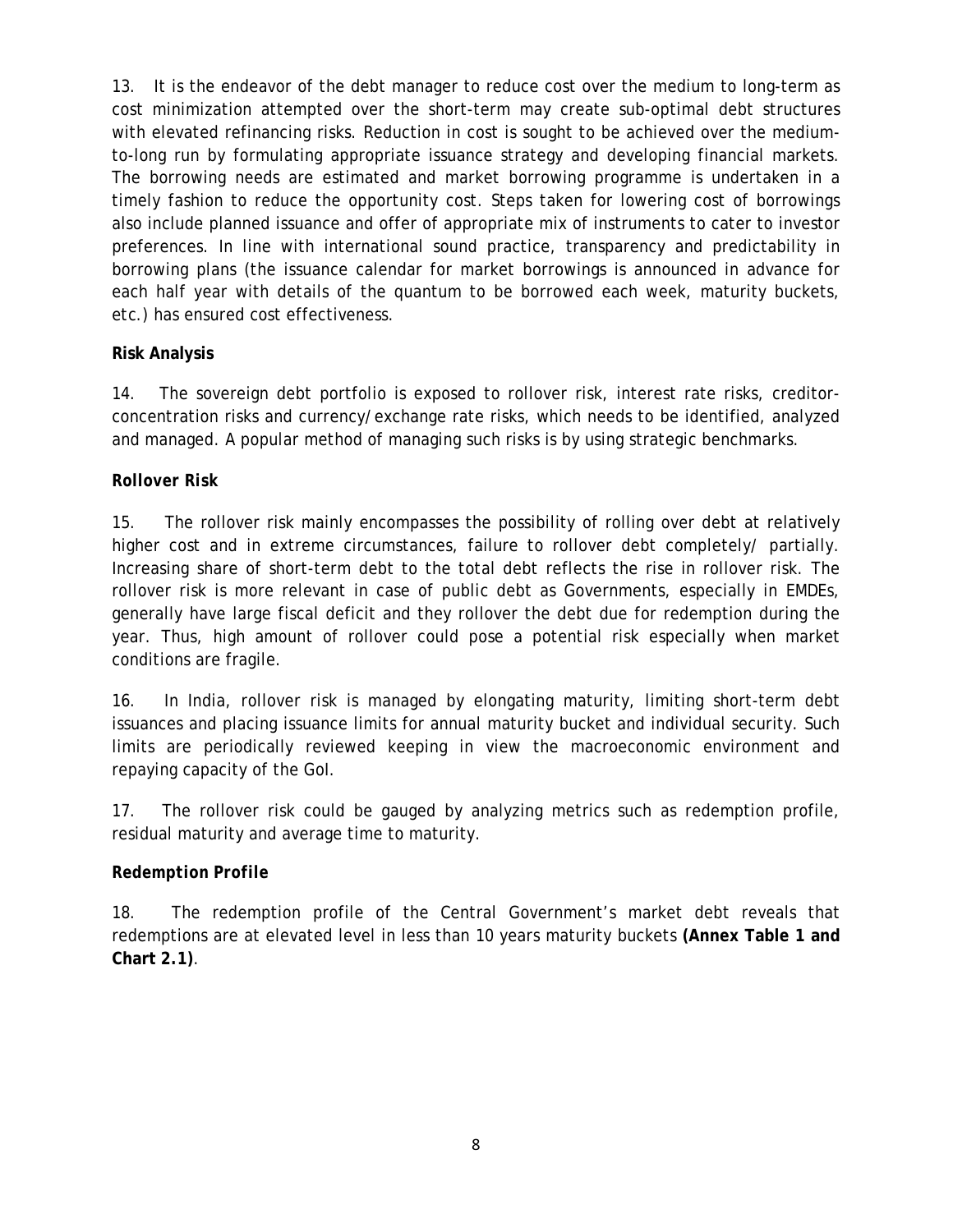

19. Outstanding market debt is concentrated in 5-10 years bucket, which at end of the March 2015 [maturities 2015-16 onwards] constituted 30.35% of total dated securities portfolio. However, this metric has moderated from 35% in 2013 to 31.53% in 2014 and again further to 30.35% in 2015 reflecting concerted effort of the Reserve Bank in elongation of maturity (**Table 2.3**). Securities maturing in 1-10 years maturity buckets constitute 58.59% of the total portfolio as of end-March 2015 as compared with 61.46 percent as of end-March 2014. As a result of our strategy of elongating the maturity profile of outstanding debt, maturity in 10-20 year bucket formed 21 per cent to 28 per cent between 2011 and 2015.

| Table 2.3: Maturity Profile of Outstanding Central Government Dated Securities* |                     |           |           |           |           |  |  |
|---------------------------------------------------------------------------------|---------------------|-----------|-----------|-----------|-----------|--|--|
|                                                                                 | (per cent of total) |           |           |           |           |  |  |
|                                                                                 | End-March           | End-March | End-March | End-March | End-March |  |  |
| <b>Maturity Bucket</b>                                                          | 2011                | 2012      | 2013      | 2014      | 2015      |  |  |
|                                                                                 | 2                   | 3         | 4         | 5         | 6         |  |  |
| Less than 1 year                                                                | 3.41                | 3.50      | 3.10      | 3.95      | 3.65      |  |  |
| 1-5 Years                                                                       | 25.54               | 26.70     | 27.90     | 25.99     | 24.59     |  |  |
| 5-10 Years                                                                      | 34.09               | 34.70     | 35.00     | 31.52     | 30.35     |  |  |
| 10-20 Years                                                                     | 21.42               | 22.00     | 22.90     | 25.20     | 28.32     |  |  |
| 20 years and above                                                              | 15.53               | 13.10     | 11.20     | 13.34     | 13.09     |  |  |

\* Without special securities.

20. While including special securities, the share further rises to 33 per cent. Thus, the redemption of the special securities is bunched during the years 2020-2027 **(Chart 2.2 and Annex Table I)**.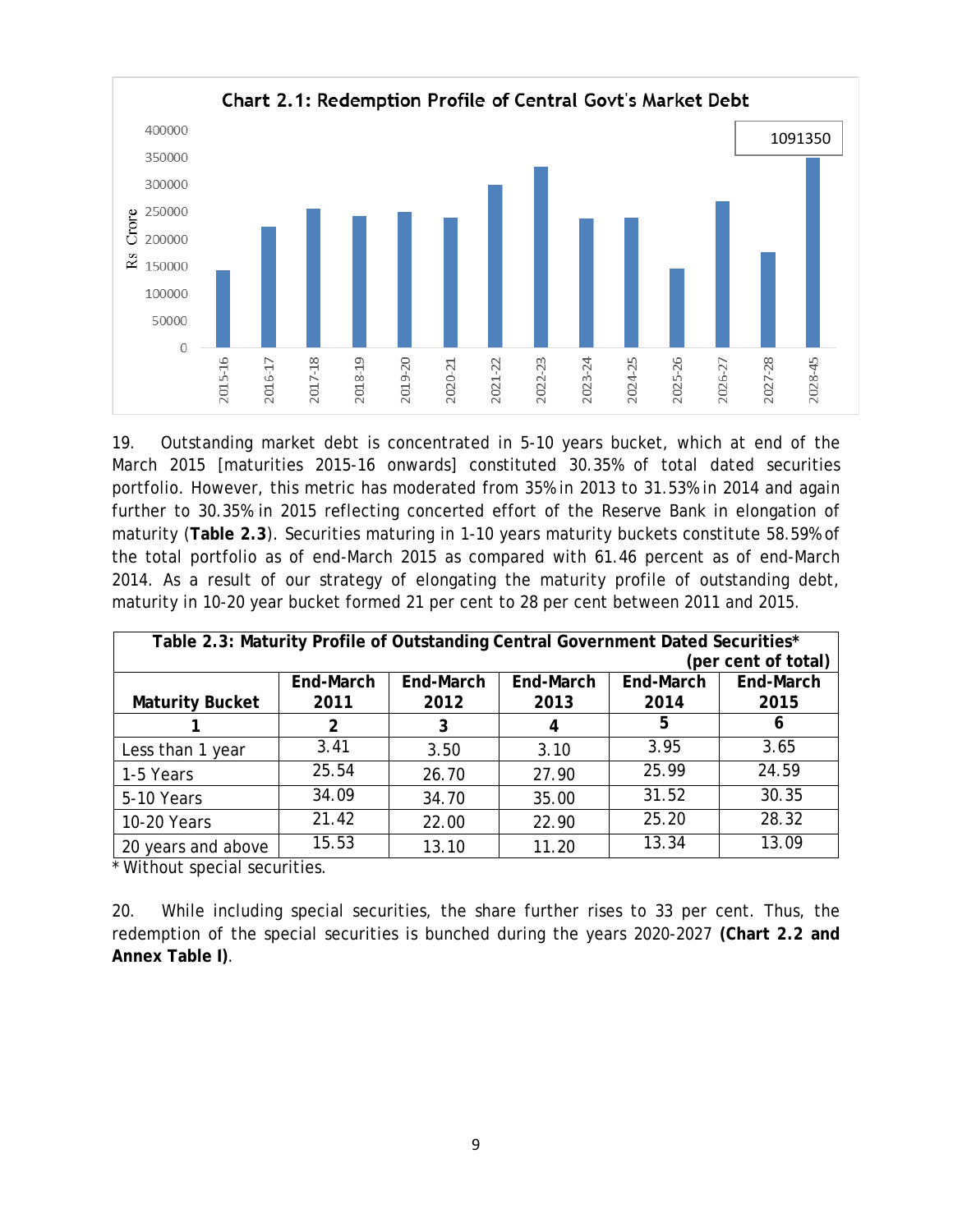

**Chart 2.2: Residual Maturity-wise Share in Outstanding Market Debt (%) (As of end-March 2015)**

21. The high concentration of outstanding debt in less than 10 years maturity bucket can be attributed to: (i) large issuance of short-term securities during crisis period (2008-10) when markets conditions turned fragile and demand for long-term securities dwindled significantly; and (ii) a major chunk of the market borrowing programme being completed through 10 years security over the years as this maturity is most liquid point on the yield curve.

22. *Residual Maturity Analysis* shows that the share of short-term debt (less than 1 year) in GoI's outstanding market debt has come down significantly in recent years. If the special securities are included in the analysis, then the share of short-term debt is 3 per cent as at end-March 2015. At the same time, the share of maturity between 1-5 years in outstanding market debt moderated from about 26 per cent as on end-March 2011 to about 25 per cent as on end-March 2015. Including special securities, the share was about 23 per cent as on end-March 2015.

### **Weighted Average Maturity /** *Average Time to Maturity*

23. A relatively high weighted average maturity (WAM) of debt [also referred to as average time to maturity (ATM)] would result in a lower share of debt rolled over in a year. Elongation of maturity of the portfolio is preferred strategy to limit rollover risk. Strategy of elongation of maturity has been followed since 2010-11. The WAM of outstanding stock of Indian Government bonds declined in wake of issuance of short tenor bonds in the aftermath of financial crisis. As a result, WAM of Central Government's market debt that had come down from 10.59 years as on end-March 2008 to 9.60 years on March-end 2012, however, again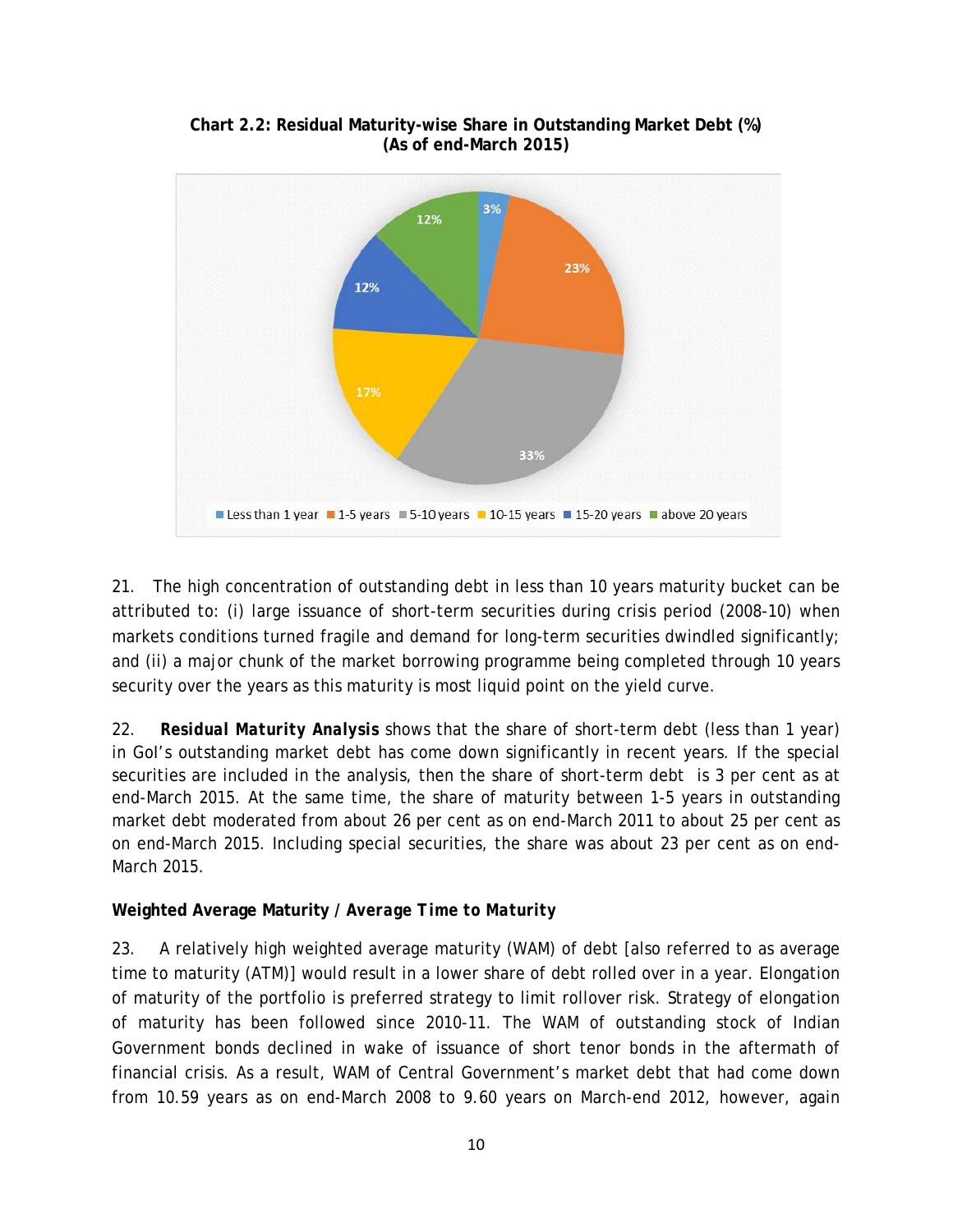| Table 2.4: Weighted Average Maturity (in years) |                             |       |  |  |
|-------------------------------------------------|-----------------------------|-------|--|--|
| Year                                            | Outstanding as on end-March |       |  |  |
|                                                 |                             | 3     |  |  |
| 2010-11                                         | 11.62                       | 9.64  |  |  |
| 2011-12                                         | 12.66                       | 9.60  |  |  |
| 2012-13                                         | 13.50                       | 9.67  |  |  |
| 2013-14                                         | 14.22                       | 10.00 |  |  |
| 2014-15                                         | 14.67                       | 10.23 |  |  |

increased to 10.23 years on end-March 2015 (**Table 2.4 and Chart 2.3**) indicating low / very modest rollover risk.



24. International comparison shows that India is among the countries having high ATM of domestic debt. Based on this indicator, rollover risk does not pose a major challenge for debt management in near future.

### *Share of Short-term Debt*

25. The percentage of short-term debt<sup>[4](#page-11-0)</sup> increased from 3.41 per cent at end-March 2011 to 3.65 per cent at end-March 2015 [3.57 per cent on end-March 2011 to 3.47 per cent on end-March 2015 (including special securities)] (**Chart 2.4**).

<span id="page-11-0"></span><sup>&</sup>lt;sup>4</sup> Short-term debt is defined as the debt maturing in next 12 months.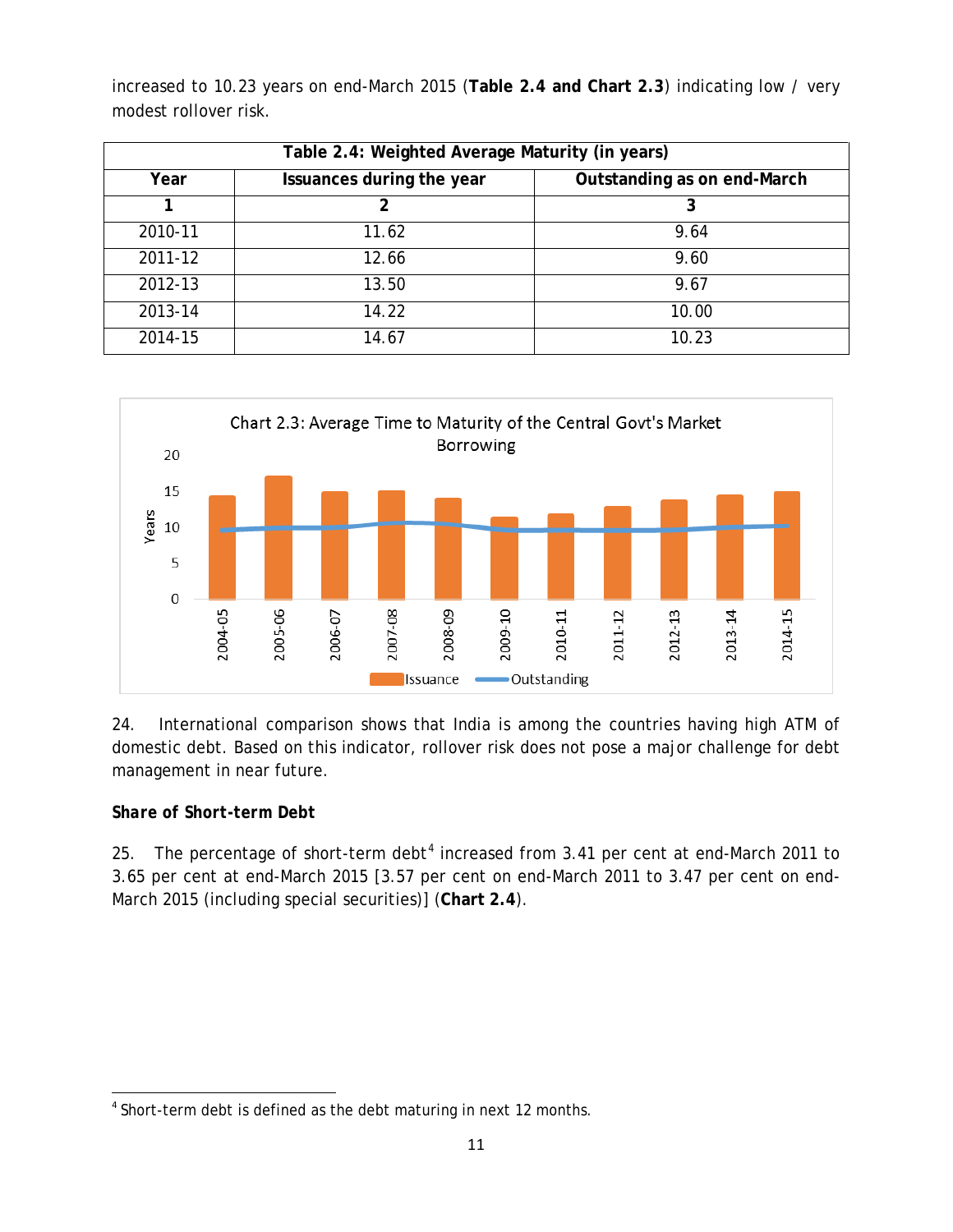

26. With inclusion of T-Bills [*i.e.* the short-term securities (91, 182, 364 DTBs)], the percentage maturing in the next 12 months has broadly declined from about 12 per cent in 2011-12 to about 11 per cent in 2014-15. **(Table 2.5)**. The share of short-term debt to total debt is not very high and poses low rollover risk.

| Table 2.5: Short-term debt |                         |              |                |                         |                |                   |  |
|----------------------------|-------------------------|--------------|----------------|-------------------------|----------------|-------------------|--|
|                            | (Rs. crore)             |              |                |                         |                |                   |  |
|                            | Dtd<br>sec mat          | Total o/s    | <b>T-Bills</b> | <b>Total</b>            | O/s<br>Total   | % mat in next     |  |
|                            | 12<br>next<br><u>in</u> | dtd<br>of    | O/S            | redemption<br><u>in</u> | (dtd<br>sec.   | 12<br>months      |  |
|                            | months (incl.           | (incl<br>sec | during         | next 12 months          | sp. Sec<br>$+$ | $(ddd.$ Sec + sp. |  |
| Year                       | sp. Sec)                | sp. Sec)     | the year       | (incl. T-Bills)         | $+T-Bills)$    | $Sec + T-Bills)$  |  |
|                            | 2                       | 3            | 4              | 5                       | 6              |                   |  |
| 2010-11                    | 84275                   | 2362437      | 133574         | 217849                  | 2496011        | 8.73              |  |
| 2011-12                    | 96679                   | 2795156      | 267000         | 363679                  | 3064920        | 11.96             |  |
| 2012-13                    | 95259                   | 3256477      | 299764         | 366443                  | 3556241        | 11.11             |  |
| 2013-14                    | 142400                  | 3716495      | 339766         | 395023                  | 4056261        | 11.89             |  |
| 2014-15                    | 144366                  | 4158157      | 349624         | 482166                  | 4507781        | 10.96             |  |

27. Thus, it may be concluded that the average time to maturity (ATM) has increased and remained at elevated level suggesting that rollover risk does not pose a challenge. However, the analysis of the redemption profile and residual maturity shows increased concentration in less than 10 years maturity bucket and it could create some stress in terms of cost going forward. Thus, the concentration risk may be addressed by switches/ buybacks in a phased manner.

#### **Market Risks**

28. Market risks are generally associated with movements in interest rates and exchange rates, which impact the interest cost and repaying capacity. Market risks of outstanding debt of the Central Government have been analyzed with respect to interest rate changes and cost of market borrowing through indicators such as fixed to floating rate debt ratio, average-time to re-fixing, percentage maturing in next 12 months and percentage of re-fixing in next 12 months.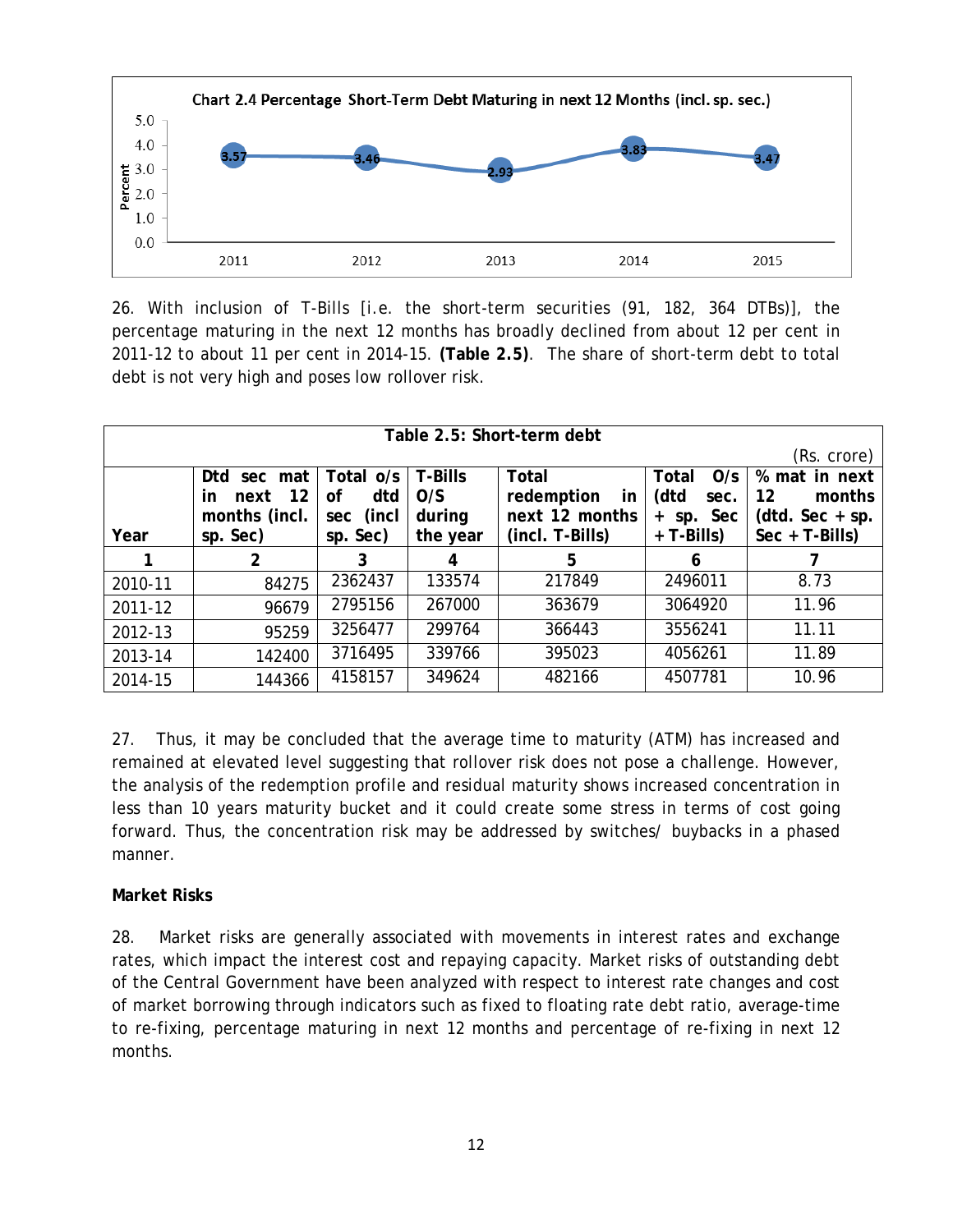29. **Fixed–Floating Rate Debt Ratio**: Variety of instruments have been introduced to cater to the preferences of different investors. Banks and financial institutions prefer to invest in floating rate bonds (FRBs) for their duration management while insurance companies, provident funds, pension funds prefer to buy long-term bonds, zero coupon bonds and inflation indexed bonds (IIBs) for their liability management. Floating rate instruments carry interest rate risks on re-fixing. In India, though a variety of instruments, such as, fixed rate conventional bonds, FRBs, Zero Coupon Bonds, Capital Indexed Bonds (CIBs) have been issued, the contribution of linkers (FRBs, IIBs, *etc.*) has remained small (floating rate debt constitutes around 0.55% of marketable debt at end-March, 2015), thereby limiting interest rate risk in the debt portfolio (**Table 2.6**).

| Table 2.6: Floating Rate Instruments |                   |             |                      |  |  |  |
|--------------------------------------|-------------------|-------------|----------------------|--|--|--|
|                                      | (Rs. crore)       |             |                      |  |  |  |
|                                      | Total             |             | <b>Floating Rate</b> |  |  |  |
| Year                                 | <b>Borrowings</b> | <b>FRBs</b> | <b>IIBs</b>          |  |  |  |
|                                      | 2                 | 3           |                      |  |  |  |
| 2010-11                              | 4,37,000          | 3,000       |                      |  |  |  |
| 2011-12                              | 5,10,000          | 5,000       |                      |  |  |  |
| 2012-13                              | 5,58,000          |             |                      |  |  |  |
| 2013-14                              | 5,69,500          |             | 6,500                |  |  |  |
| 2014-15                              | 5,92,000          |             |                      |  |  |  |

### *Average Time to Re-fixing*

30. The average time to re-fixing (ATR) indicates the exposure of the outstanding portfolio to the interest rate changes. The ATR of the Central Government's market debt increased marginally from 9.95 years as on end-March 2014 to 10.19 years as on end-March 2015, indicating decrease in interest rate risk.

### *Percentage Maturing*

31. Another measure of interest rate risk is the amount of debt maturing in the next 12 months as percentage of outstanding amount. As mentioned earlier, the percentage of outstanding market debt maturing in next 12 months has broadly declined. This trend indicates that the magnitude of debt that needs to be funded at current interest rates is lower. This indicator is further expanded by including Floating Rate Bonds (FRBs) in the maturing amount to display the trend in percentage of outstanding debt due for re-fixing in the next 12 months. This indicator will reflect extent of market debt exposed to interest rate changes. The percentage of outstanding dated securities (including special securities) due for re-fixing in next 12 months has come down from about 4.95 per cent on end-March 2011 to about 4.17 per cent on end-March 2015 (**Chart 2.5**).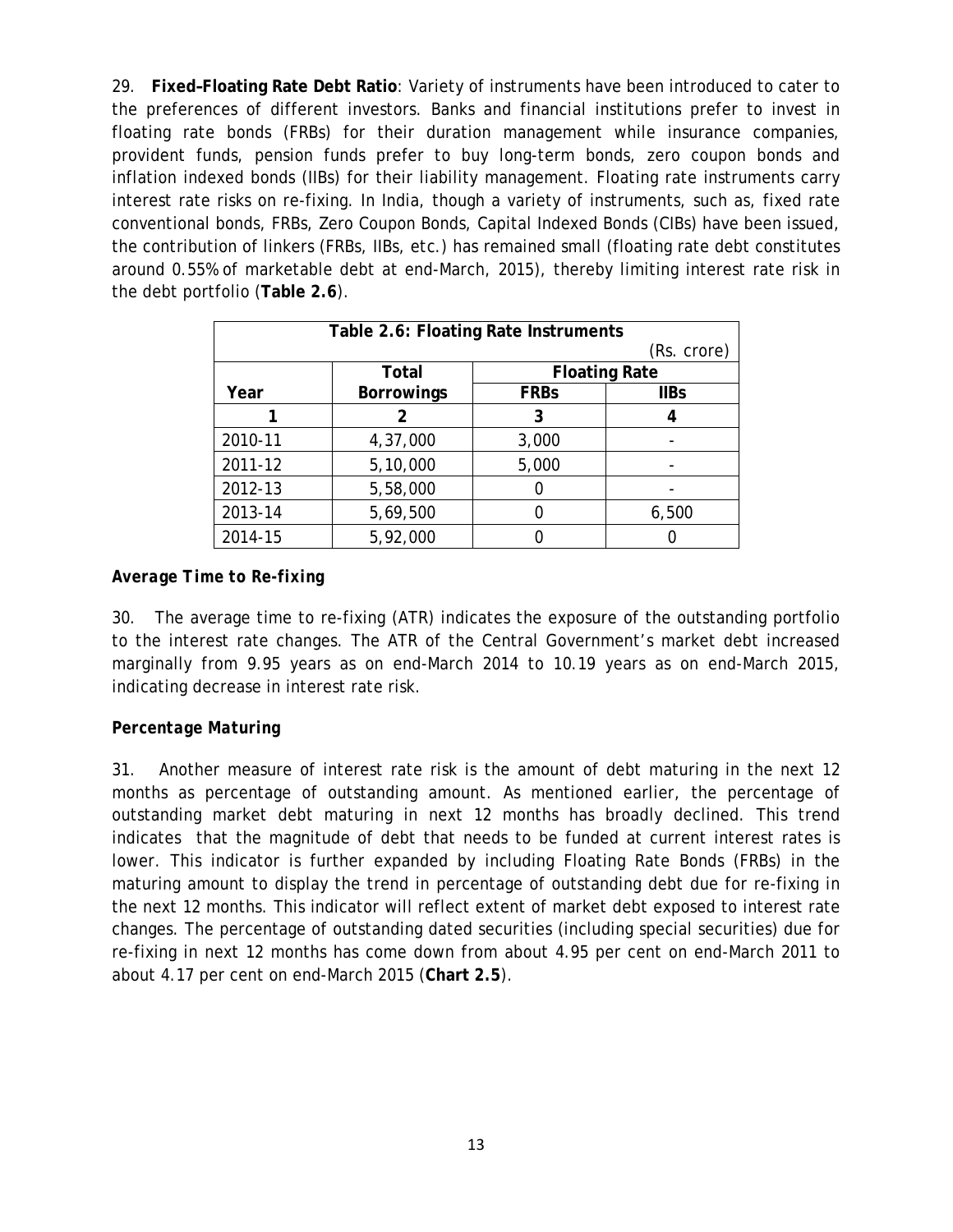

32. Including Treasury Bills issuances, the amount exposed to the interest rate risk as a percentage of outstanding amount (including special securities) has decreased from 13.09 per cent as on end-March 12 to 11.6 per cent as on end-March 2015 (**Table 2.7)**.

|         | Securities to be | Securities to be | Securities to       | Securities to be re-  |
|---------|------------------|------------------|---------------------|-----------------------|
|         | re-fixed (dt     | re-fixed as % of | be refixed          | fixed (incl. T-Bills) |
| Year    | sec+FRBs+IIBs)   | total O/s        | (including T-Bills) | as % of total O/s     |
|         | 2                |                  |                     | 5                     |
| 2010-11 | 116931           | 4.95             | 250505              | 10.04                 |
| 2011-12 | 133966           | 4.79             | 400966              | 13.09                 |
| 2012-13 | 134359           | 4.13             | 434123              | 12.21                 |
| 2013-14 | 179645           | 4.83             | 519411              | 12.81                 |
| 2014-15 | 173216           | 4.17             | 522840              | 11.60                 |

#### **Table 2.7: Percentage Re-fixing in 12 Months**

### **Creditor-Concentration Risk / Sudden Stop Risk**

33. An important feature of investor profile of the G-Sec market is the dominance of domestic investors and limited foreign investor participation. The ability of domestic market to finance government operations is a source of strength of the debt portfolio which is insulated from the currency risk. Strategy framework is geared towards continued issuance to domestic investors while focusing on widening the investor base. Investment limits for the Foreign Portfolio Investors (FPIs) had been enhanced in a phased manner to US\$ 30 billion in G-Sec. In Sep 2015, RBI announced Medium Term Framework (MTF) for a more predictable regime for investment by FPI in Govt. Securities The limits are apportioned to different categories of investors with preference towards long-term stable investors and investments in longer maturities keeping in view the sensitivity of foreign investors to global macroeconomic / financial factors and possible sudden reversals, which could potentially impact the systemic stability. Participation of foreign investors in the domestic bond markets also needs to be examined in the light of our policy stance relating to calibrated approach to capital account convertibility and the possibility of interest rate and exchange rate volatility due to reversal of capital flows.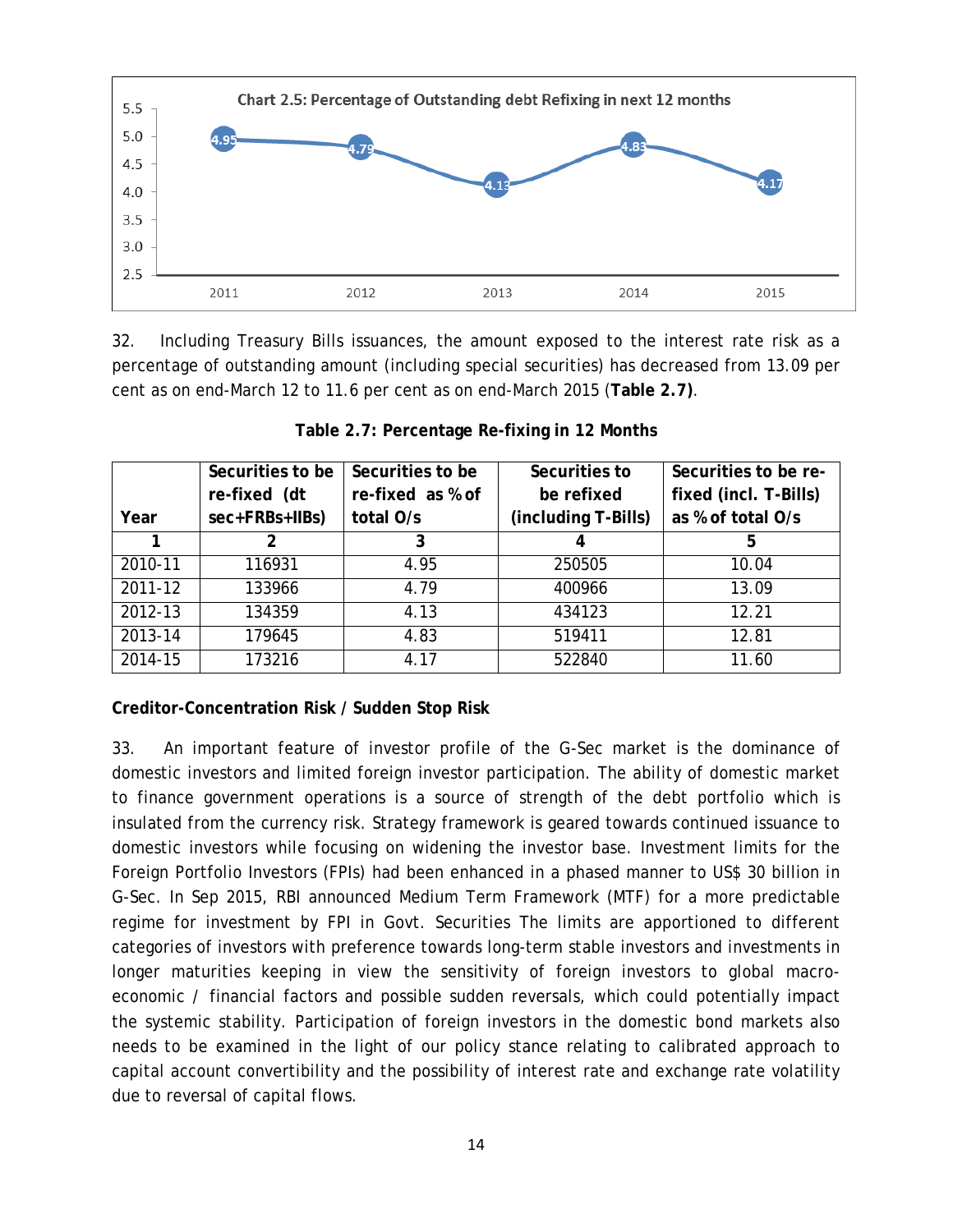34. The domestic investor base is dominated by commercial banks in short to medium tenor securities and by insurance companies and provident funds at the long end. However, the share of the commercial banks has been declining over the years. With the entry of cooperative banks, regional rural banks, pension funds, mutual funds and non-banking finance companies, the institutional investor base has been reasonably diversified. For further diversifying the investor base, especially in context of calibrated reduction in mandated investments in form of Statutory Liquidity Ratio (SLR), efforts to improve demand from new investors, such as, pension funds and retail investors are being taken. Several steps are taken to promote retail participation, such as, enabling non-competitive bidding in primary auctions to enable non-institutional investors to participate in auction, introduction of odd lot<sup>[5](#page-15-0)</sup> trading, improving trading of G-Sec on stock exchanges; mandating retail<sup>[6](#page-15-1)</sup>/ mid-segment<sup>[7](#page-15-2)</sup> targets for primary dealers, web-based trading access to gilt account holders, *etc.* (**Table 2.8**) are being put in place. The process of developing the retail and mid-segment investor base will be continued to maintain stable demand for G-Sec from varied investor groups.

| Table 2.8: Ownership Pattern of Gol Dated Securities (% to total) |                |          |          |  |  |
|-------------------------------------------------------------------|----------------|----------|----------|--|--|
| Category                                                          | Mar 2008       | Mar 2014 | Mar 2015 |  |  |
|                                                                   | $\overline{2}$ | 3        | 4        |  |  |
| <b>Commercial Banks</b>                                           | 51.26          | 44.46    | 43.30    |  |  |
| Non-Bank PDs                                                      | 0.34           | 0.11     | 0.31     |  |  |
| <b>Insurance Companies</b>                                        | 24.78          | 19.54    | 20.87    |  |  |
| Mutual Funds                                                      | 0.79           | 0.78     | 1.89     |  |  |
| Co-operative Banks                                                | 3.22           | 2.76     | 2.62     |  |  |
| <b>Financial Institutions</b>                                     | 0.41           | 0.72     | 2.07     |  |  |
| Corporates                                                        | 3.48           | 0.79     | 1.25     |  |  |
| <b>FIIs</b>                                                       | 0.52           | 1.68     | 3.67     |  |  |
| <b>Provident Funds</b>                                            | 6.38           | 7.18     | 7.58     |  |  |
| <b>RBI</b>                                                        | 4.78           | 16.05    | 13.48    |  |  |
| Others                                                            | 4.38           | 5.92     | 2.96     |  |  |

<span id="page-15-0"></span><sup>&</sup>lt;sup>5</sup> Transactions of any value other than the standard market lot size of Rs. 5 crore are referred to as odd lot. Generally the value is less than the Rs. 5 crore with a minimum of Rs. 10,000/-. Odd lot transactions are generally done by the retail and small participants in the market.<br><sup>6</sup> Retail category of investors are generally defined as Individuals, Hindu Undivided Family (HUF), Charitable

<span id="page-15-1"></span>Institutions registered under section 25 of the Indian Companies Act and Universities incorporated by Central, State or Provincial Act or declared to be a university under section 3 of the University Grants Commission Act, 1956 (3 of 1956).<br><sup>7</sup> Mid-segment category of investors are generally defined as firms, companies, corporate bodies, institutions,

<span id="page-15-2"></span>provident funds, trusts, RRBs, co-operative banks and any other entity as may be specified by RBI.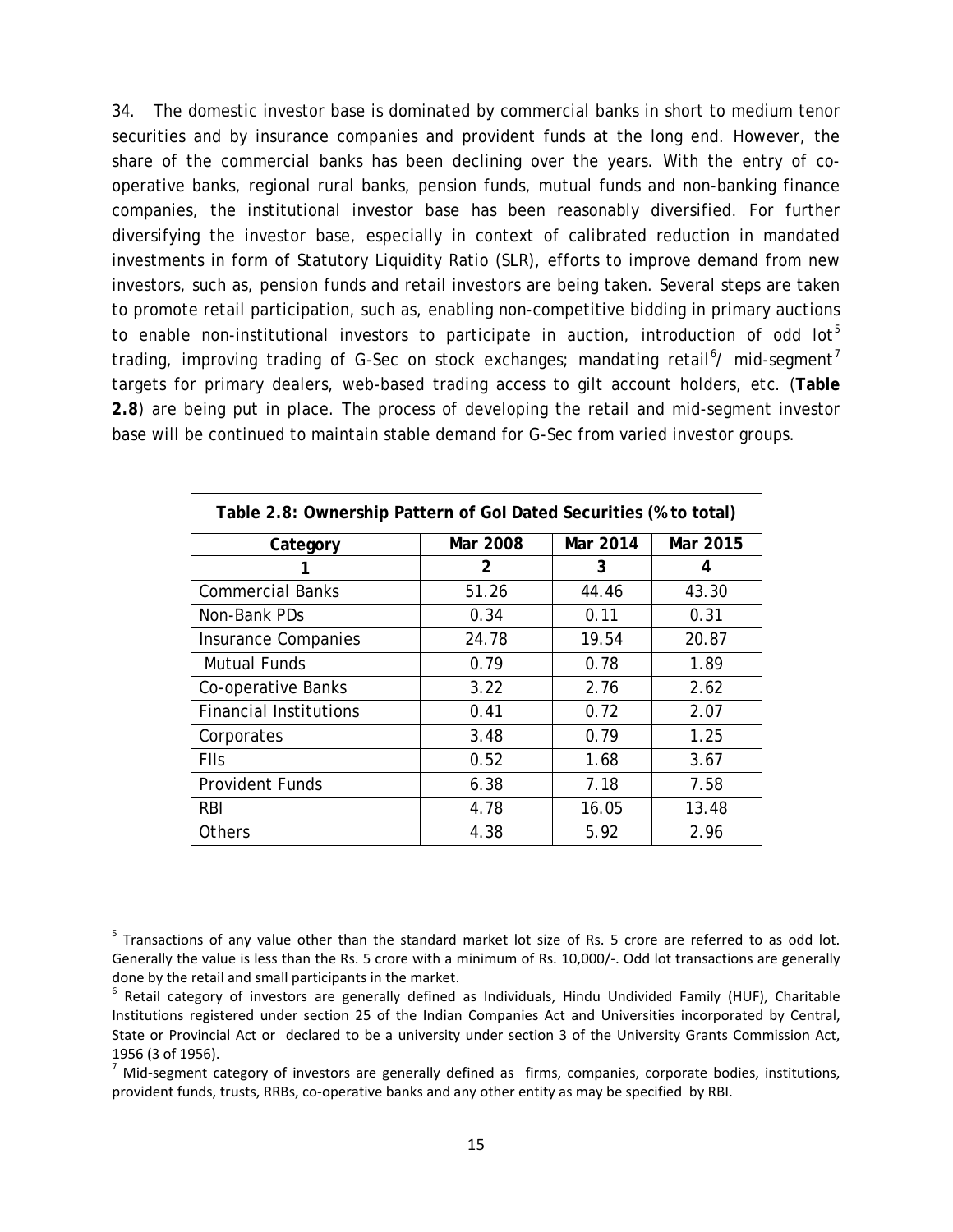### **Currency / Foreign Exchange Risk**

35. Currency /Foreign Exchange risk relates to vulnerability of the debt portfolio to depreciation or devaluation in the external value of the domestic currency, and thereby increase in the government's debt servicing cost.

36. Achieving appropriate and stable mix of domestic and foreign currency debt in portfolio is essential for stability of debt portfolio. Raising debt in foreign currency could be cost effective and provide a wide and varied investor base. A country with large foreign currency denominated liabilities is, however, exposed to "currency/exchange rate risks" which could impact macro-economic stability. Further, dependence on foreign currency debt could mean sharp volatility in interest rate and market volumes linked to the uncertainty of external events.

37. As a conscious strategy, issuance of external debt (denominated in foreign currency) is kept very low in India and external debt as percentage of Central Government's public debt has come down from around 12 per cent in 2006-07 to around 7.5 per cent during 2014-15 (**Table 2.9**). The external debt in Indian context is entirely bilateral and multilateral loans.

| Table 2.9: India's Internal and External Debt |                      |                      |             |                         |  |
|-----------------------------------------------|----------------------|----------------------|-------------|-------------------------|--|
|                                               |                      |                      |             | (Rs. crore)             |  |
|                                               |                      |                      |             | <b>External Debt as</b> |  |
| Year                                          | <b>Internal Debt</b> | <b>External Debt</b> | Public debt | % of Public Debt        |  |
|                                               | 2                    |                      |             | 5                       |  |
| 2010-11                                       | 26,67,115            | 2,78,877             | 29,45,992   | 9.5                     |  |
| 2011-12                                       | 32,30,622            | 3,22,897             | 35,53,519   | 9.1                     |  |
| 2012-13                                       | 37,64,566            | 3,32,004             | 40,96,570   | 8.1                     |  |
| 2013-14                                       | 42,40,767            | 3,74,483             | 46, 15, 250 | 8.1                     |  |
| 2014-15 (RE)                                  | 47,75,900            | 3,66,384             | 51,42,284   | 7.1                     |  |
| 2015-16 (BE)                                  | 52,78,217            | 379331               | 5657548     | 6.7                     |  |

Source: Status Paper on Debt, DEA, MoF, GoI.

38. To sum up, market risk analysis reveals that investor base is stable and diversified. The debt structure of the country is placed prudently on various risk parameters. To continue with the low risk debt structure and to attain the debt management objectives of low cost, the MTDS needs to be adopted, which is detailed in the next chapter.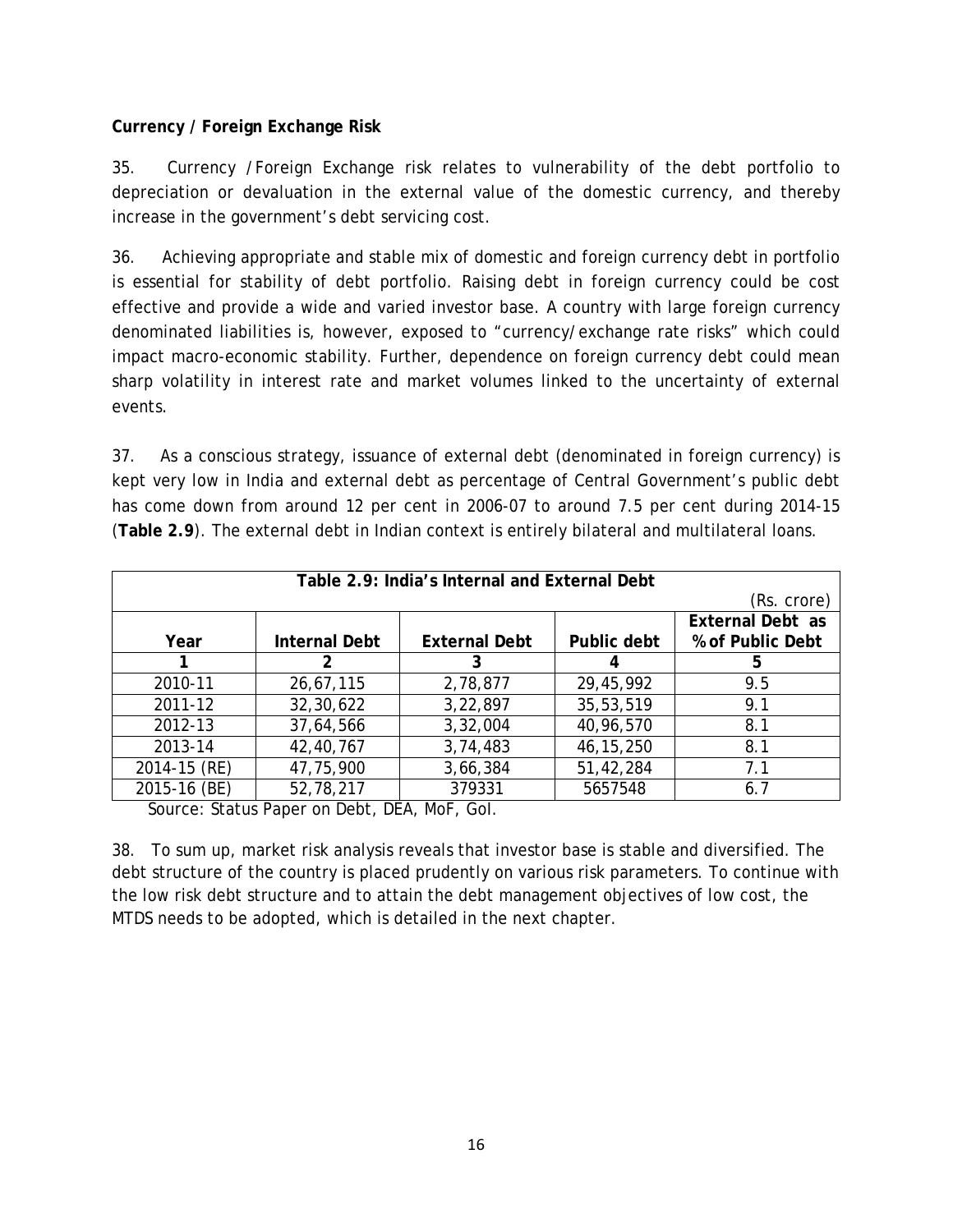## **Chapter III**

### **Medium-Term Debt Management Strategy [2015-18]**

39. In the backdrop of a low risk portfolio with reasonable cost, MTDS will continue the strategy being followed hitherto, for maintaining the low risk and sustainable debt structure while ensuring that Government of India's financing needs are appropriately met. The development of the government securities market will continue to be the important strategic objective in medium-term. Debt management strategy would be based on three broad pillars *viz.*, low cost, risk mitigation and market development.

40. For the years 2015-16 to 2017-18 debt strategy, it is assumed that economy will record moderate to reasonable growth, a moderation in inflation as per the path projected by Reserve Bank and financial stability. Notwithstanding global uncertainties, Indian economy is expected to remain resilient due to favourable domestic macroeconomic factors backed by stable growth with low inflation. Scenario analysis about the projected debt structure in the medium-term as per baseline scenario is presented in the Appendix along with results of stress test on the baseline scenario.

#### **Raising Debt at Low Cost**

41. Low cost is sought to be achieved over medium to long-run by formulating appropriate issuance strategy while at the same time developing the financial market. The borrowing requirements are estimated and the said amounts are borrowed by issuance of borrowing calendar thereby reducing the opportunity cost. Proper demand estimation, planned issuance and offer of appropriate instruments would aid in lowering costs.

42. In India, the issuance calendar for market borrowings is announced in advance for each half year with details of the quantum to be borrowed each week, maturity buckets, *etc.* Around five days prior to the auction, individual securities along with their issuance size is notified to public. This strategy of sharing information about debt management has enhanced transparency of debt management operations and ensured successful completion of borrowings in non-disruptive manner at a reasonable cost. This practice will be continued during the MTDS period.

43. In order to meet the demand for the government bonds, borrowings are planned keeping in view the investment preferences/horizons of various investors. Although the share of the commercial bank has declined in recent years, they remain the predominant investors in G-Sec. As commercial banks remain largely interested in short/medium tenor bonds, there is a substantial issuance in this tenor. Longer tenor bonds are issued keeping in view demand from insurance companies and provident funds. Recognizing the need for an appropriate debt portfolio structure and mitigation of rollover risk, issuance of short tenor securities (maturing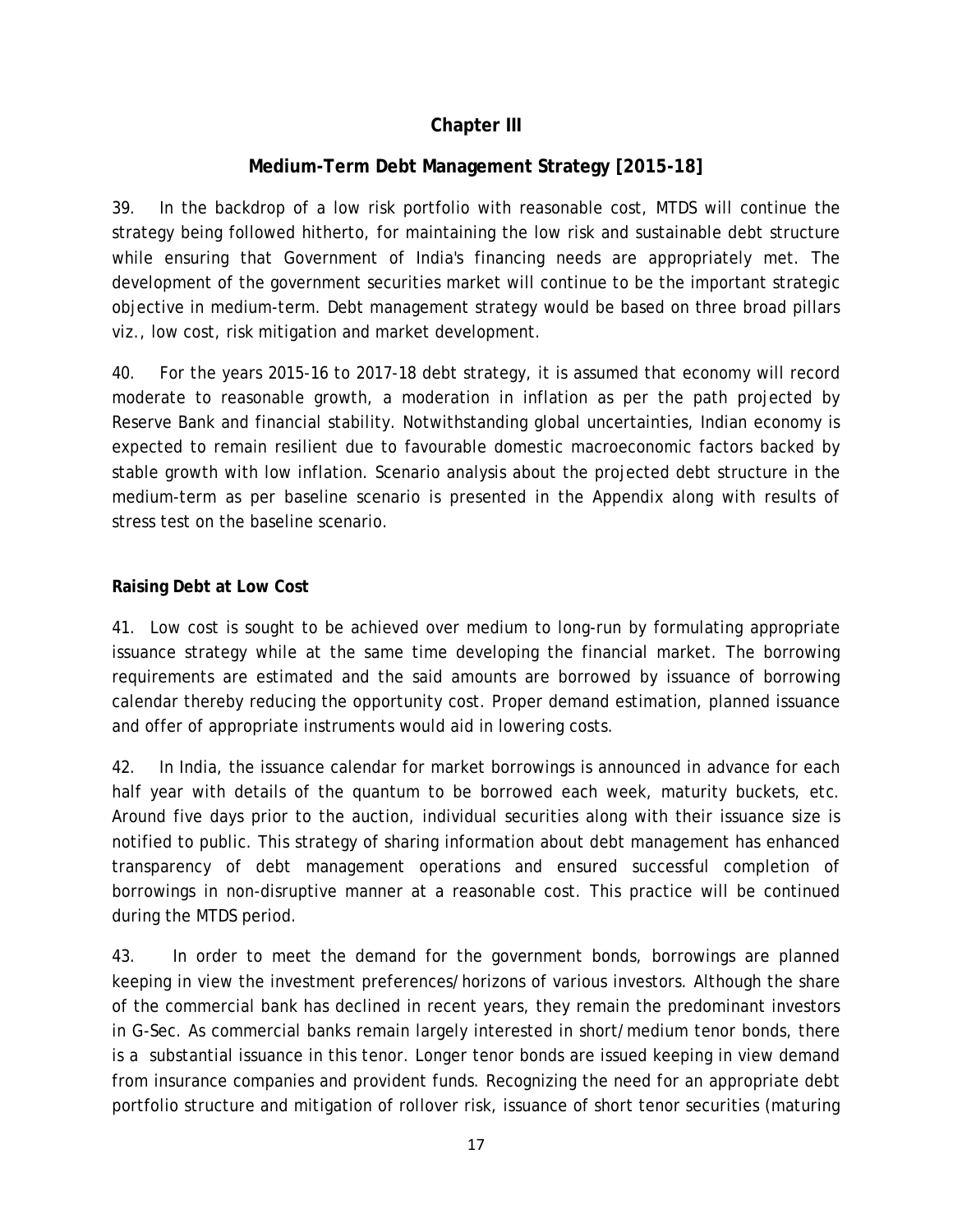in 10 years constituting nearly 60 per cent of total debt) has been significantly moderated. This strategy would continue during MTDS period. Analyzing the Cost- Risk trade-off of this strategy, though this may increase cost due to issuance in longer tenors, there is substantial risk reduction due to elongation of maturity. The cost of the strategy is expected to be very low / marginal in view of current yield curve.

44. Investor Relations: Investor relations assume critical importance to the successful completion of borrowing programme. The emphasis of investor relations for policy transparency and ensuring proactive dialogue between sovereign debt issuers and investors is fundamental to sound debt management. Regular, proactive investor meetings (primary dealers and other institutional investors) have enabled the Reserve Bank and Government to understand and communicate better with the investors, address concerns and engage in market consultation thereby obtaining valuable inputs for the sovereign debt management. This has made it possible for investors to become better informed about the debt management strategy. This consultative process and proactive investor relations would continue during the MTDS period.

#### **Risk Mitigation:**

45. The debt portfolio, which is exposed to rollover risk, currency/exchange rate risks, sudden-stop risks and interest rate risks needs to be measured / monitored and managed.

46. *Rollover / Refinancing Risk*: A conscious strategy of elongating maturity to lessen rollover risk has been adopted. To alleviate the redemption pressures in less than 10 years maturity buckets in future and further moderate rollover risk, the share of securities having a residual maturity of less than 10 years would be brought down to 55% by fiscal year 2020-21 from present level of 58.59% (as at end-March March 2015) . This can be achieved by appropriate issuance strategy and undertaking switches/ buybacks from less than 10 years maturity. This would help in reducing the redemption concentration and create space for further issuances that may be needed to meet the demand of market participants interested in this segment. Issuance strategy focusing on moderate issuance in less than 10 year maturity bucket and increasing issuance in 10–14 years tenor, which sees robust demand from banks and other market participants as well as increased issuance of bonds in tenors more than 15 years to cater to needs of insurance companies and provident funds would continue. Issuance of longer tenor bonds beyond 30 years will be undertaken to match demand from insurance companies and provident funds. In October 2015, 40-years bond were issued first time wherein the demand was quite robust. With an objective to smoothen redemptions, switching of shorttenor bonds maturing at proximate years with long-tenor bonds will be undertaken and is expected to reduce rollover risks. To take the process forward, 'switch calendar' would be announced with a focus on effective liability management.

47*. Currency Risk*: Achieving appropriate and stable mix of domestic and foreign currency debt in portfolio is essential. As a conscious strategy, issuance of external debt (denominated in foreign currency) is kept very low in India. The sensitivity of foreign investors to global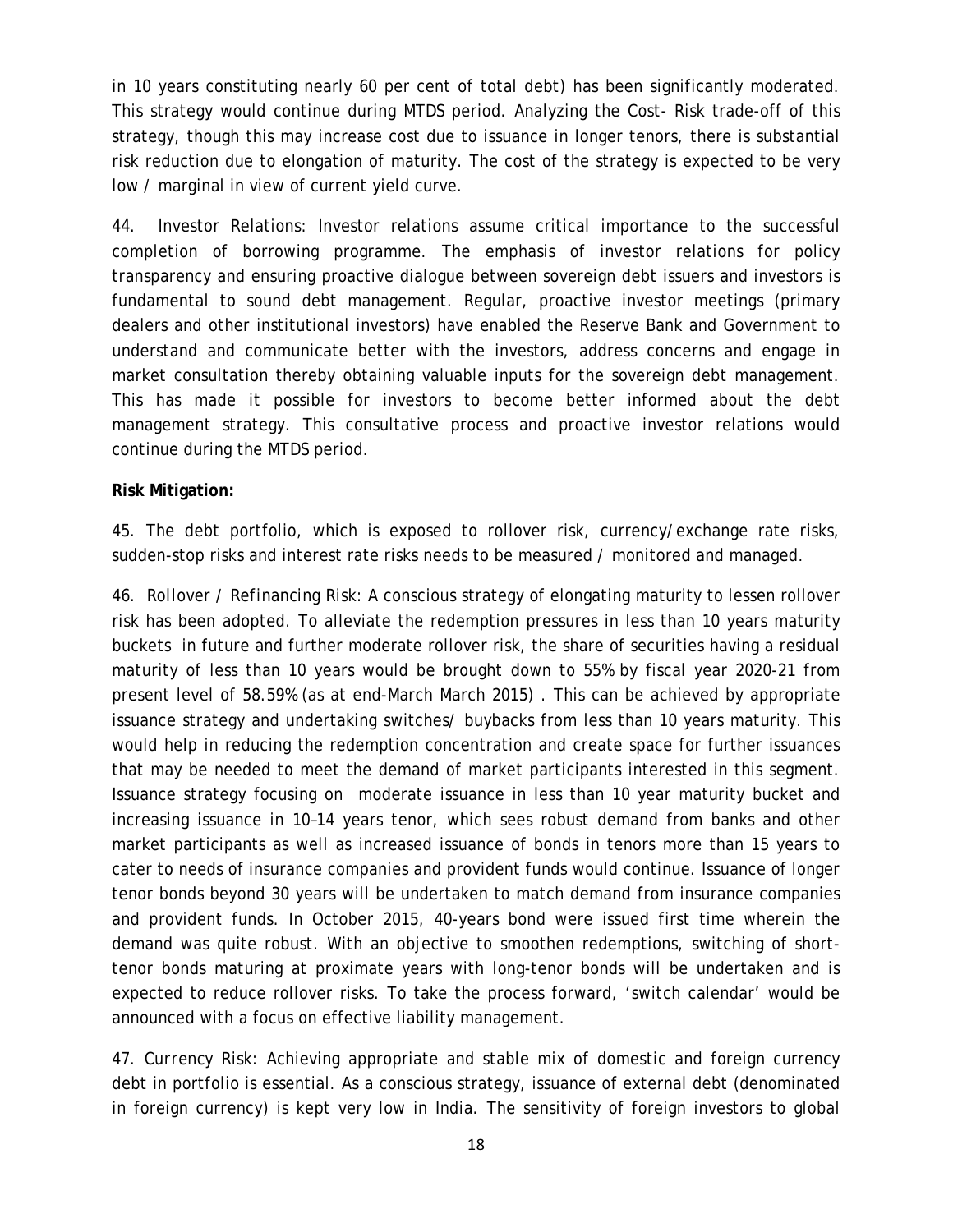macro-economic factors, which could trigger possible sudden reversals and potentially impact the systemic stability, would be kept in view. Participation of foreign investor in the domestic bond markets also needs to be monitored in the light of our policy stance relating to calibrated approach to capital account convertibility and the possibility of interest rate and exchange rate volatility due to reversal of capital flows. Taking into account these issues, MTDS would attempt calibrated approach in improving foreign currency debt.

48. *Interest Rate Risk*: Issuance of variety of instruments of varying features and maturities such as floating rate bonds (FRBs), coupon bonds and inflation indexed bonds (IIBs) to cater to the preferences of different investors would help in achieving debt management objectives. For issuer, floating rate instruments carry interest rate risks on re-fixing. In India, although variety of instruments, such as fixed rate conventional bonds, FRBs, Zero Coupon Bonds, Capital Index Bonds have been issued; the contribution of linkers (FRBs, IIBs, *etc.*) has remained small, thereby limiting interest rate risk in the debt portfolio. Issuance of floating rate instruments would improve the breadth and width of the G-Sec market and enable market participants to diversify their portfolio. Towards this end, issuance of floating rate instruments will be taken up depending on the market conditions and emergent demand.

### **Strategic Benchmarks**

49. A strategic benchmark represents the desired structure or composition of a liability portfolio in terms of characteristics such as interest rate and currency mix and overall maturity. It is a management tool for the government to evaluate its risk tolerance and clarify its portfolio preferences with regard to expected cost, market risk and rollover risks. Overtime, a debt structure has been created that is low on risk and at reasonable cost. The benchmarks that are set for MTDS period are designed to ensure that the debt structure risk remains low. The strategic benchmarks set are as under:

### *Share of Short-Term Debt[8](#page-19-0)*

50. The share of short-term debt is set at benchmark of 10 per cent of total debt. As there may be unforeseen developments, which could necessitate higher issuance of short-term paper, a leeway of +/- 3% has been maintained.

| Indicator                         | <b>Benchmark</b><br>Share of Short-<br>Term Debt (in<br>per cent) | Leeway (in<br>per cent) |
|-----------------------------------|-------------------------------------------------------------------|-------------------------|
|                                   |                                                                   |                         |
| Domestic Marketable Debt - Short- | 10                                                                | + 3                     |
| ∙erm                              |                                                                   |                         |

<span id="page-19-0"></span> $8$  Short-term is defined as the debt maturing in next 12 months.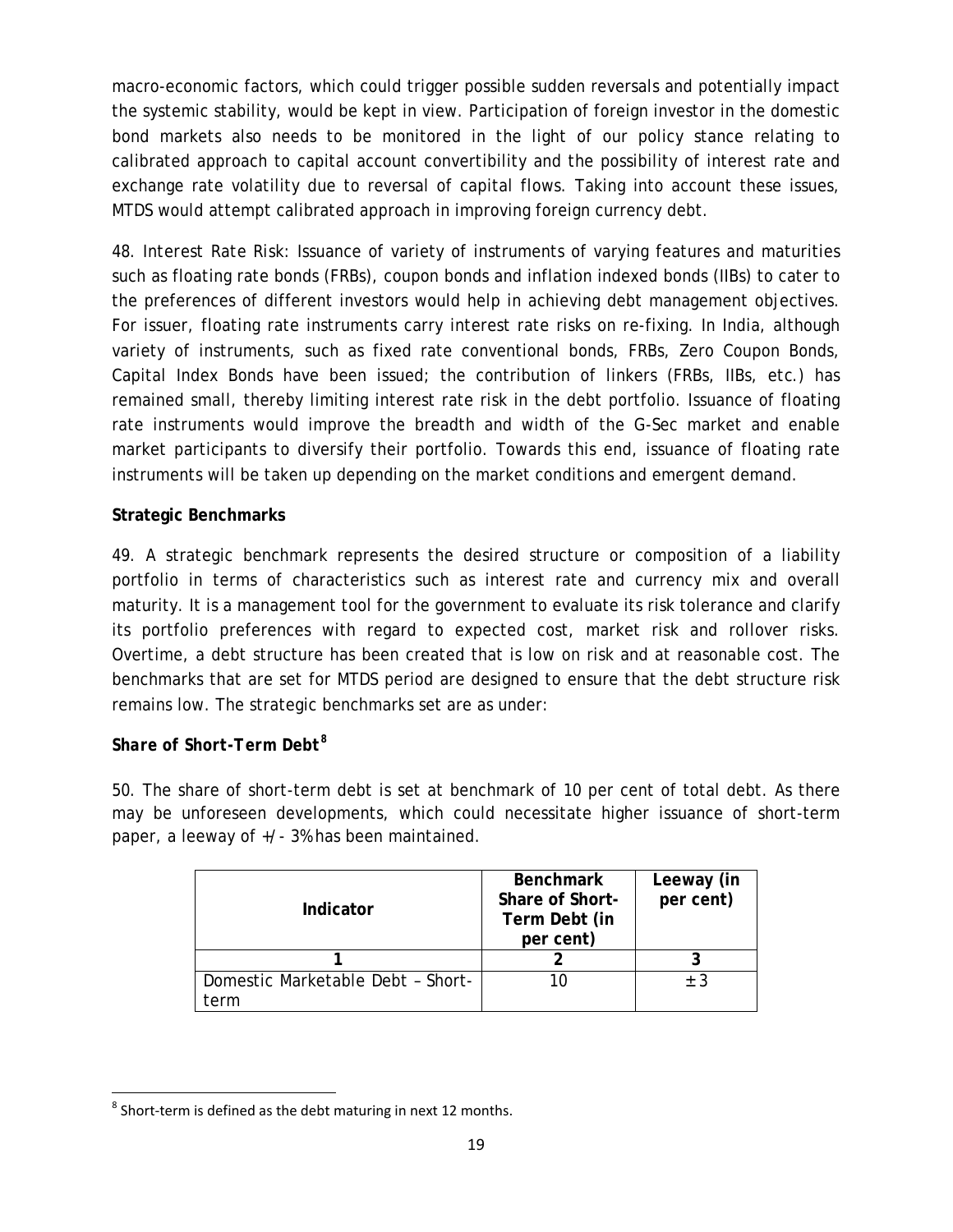### *Average Maturity of Debt*

51. In line with the strategy of elongating maturity, the proposed benchmark for average maturity of the debt portfolio is as under:

| Indicator                         | Benchmark (in | Leeway (in |
|-----------------------------------|---------------|------------|
|                                   | years)        | years)     |
|                                   |               |            |
| Weighted Average Maturity of Debt |               |            |

#### *Issuance Limits*

52. To ensure that debt rollover is within manageable levels every year the upper issuance limit for annual maturity bucket and also for individual security in a particular annual maturity bucket are capped. This limit is calculated on the basis of a sustainable debt trajectory, projected increase in debt stock, government's cash flow imperatives, *etc.* The limits are periodically reviewed keeping in view the macroeconomic environment and repaying capacity of the Government. In view of large borrowing programme and to ensure supply of securities across the yield curve, the limits could be enhanced incrementally in a calibrated manner as the rollover risks are being addressed through switches.

#### *Indexed and Floating Debt*

53. Keeping in view of the portfolio diversification benefits associated with issuance of IIBs and FRBs, It is proposed to fix a target share of indexed debt and FRBs subject to market conditions and emergent demand for better investor participation. The proposed benchmark share is as under:-

| Indicator                       |     | Benchmark Share (in<br>cent)<br>for<br>per<br>during<br>issuances<br>fiscal year | Leeway (in per<br>cent) |
|---------------------------------|-----|----------------------------------------------------------------------------------|-------------------------|
|                                 |     |                                                                                  |                         |
| Indexed<br><b>Floating Debt</b> | and |                                                                                  | $+2$                    |

### *Share of Domestic to External Debt*

54. Continuing the strategy to insulate the sovereign debt from currency risks, the share of external debt to total debt would be kept around current levels during MTDS period. This benchmark share may be maintained with a leeway to provide for contingencies and cushion for valuation changes. The proposed benchmark for external debt is as follows:-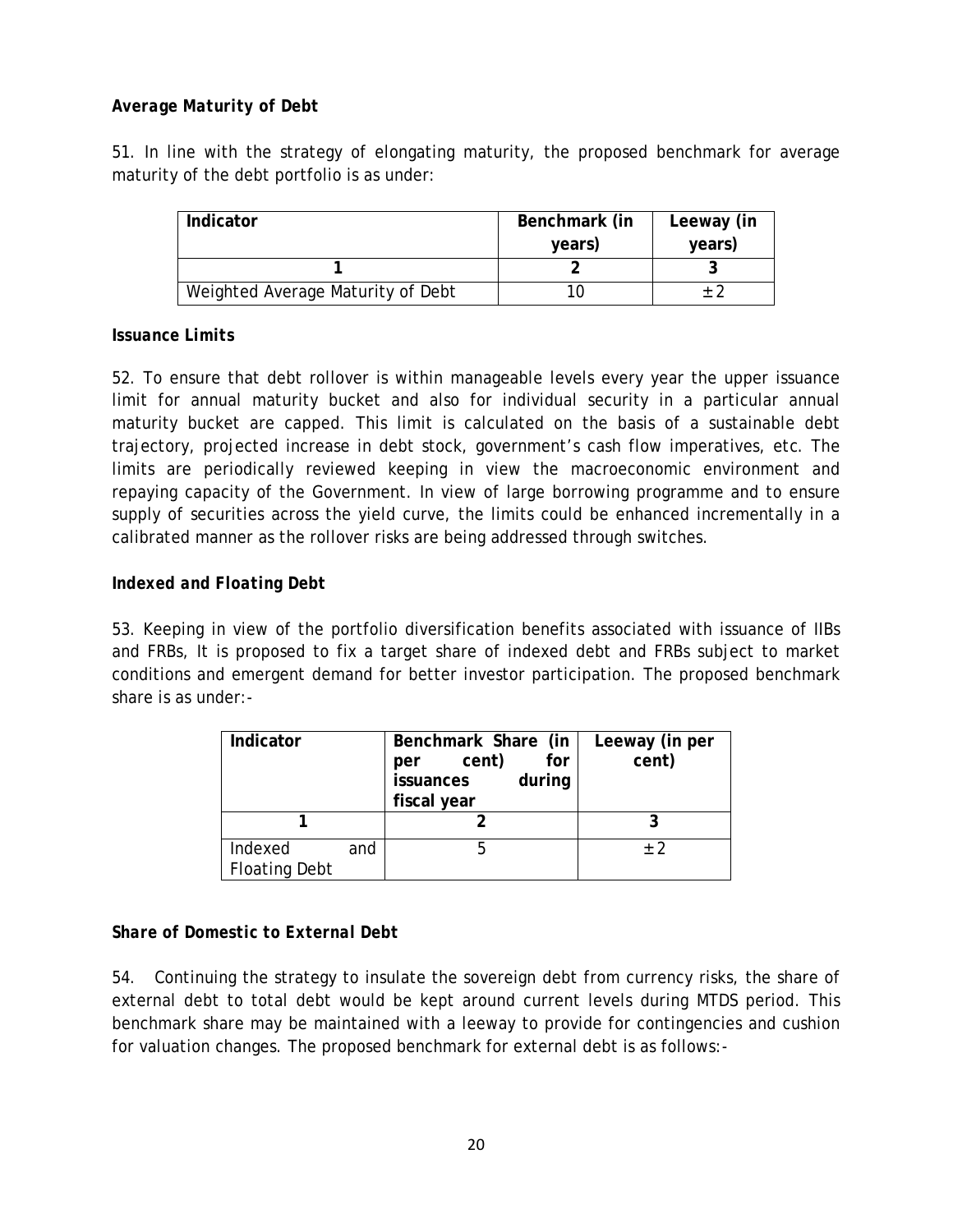| Indicator     | <b>Benchmark</b><br>Share (in per<br>cent) | Leeway (in<br>per cent) |
|---------------|--------------------------------------------|-------------------------|
|               |                                            |                         |
| External debt |                                            | ± 3                     |

#### **Market Development**

55. As an efficient market would price debt efficiently *i.e.* at the lowest possible cost to the Government, a major debt management objective is to improve the efficiency of the Government securities market. Government constantly endeavours to improve the functioning of the G-sec market and augment liquidity.

56. Market liquidity impacts the current yields and thus, it poses a great amount of interest rate risk for the Government debt as borrowing required to finance gross fiscal deficit (GFD) and rollover of the redemption amount happen at the current market yields. The liquidity in G-Sec improved significantly in the last few years as can be seen by lower bid-ask spreads, higher trading volumes, low impact cost and improvement in turnover ratios.

57. Going forward, it would be desirable to further improve the liquidity in G-Sec market and also broad-base the same in order to minimise the interest rate risk emanating from illiquidity premium for Government debt. Measures to improve the liquidity in G-Sec market would include steps to consolidate issuances, further enhance transparency in issuance process to enable investors to plan investments, building critical mass in benchmark issues, *etc.* Strategically, Primary Dealer system will be effectively used for both primary and secondary market development. It has been proposed to allow PDs for market making in identified semiliquid securities.

#### **Actions to be taken for implementing the Strategy objectives**

58. In order to achieve the objectives of the 2015 - 2018 Strategy, the following actions will be taken:

- a. Carry forward transparent issuance process by providing clear information on borrowing programme to investors and having continuous investor interaction and appropriate consultation;
- b. To build benchmark issues by issuing significant volumes and take advantage of liquidity premia;
- c. Elongate the maturity of the debt portfolio;
- d. Build a balanced maturity profile and supply along the yield curve;
- e. To issue a variety of instruments such as inflation linked bonds that would help the investors to manage their portfolio more efficiently;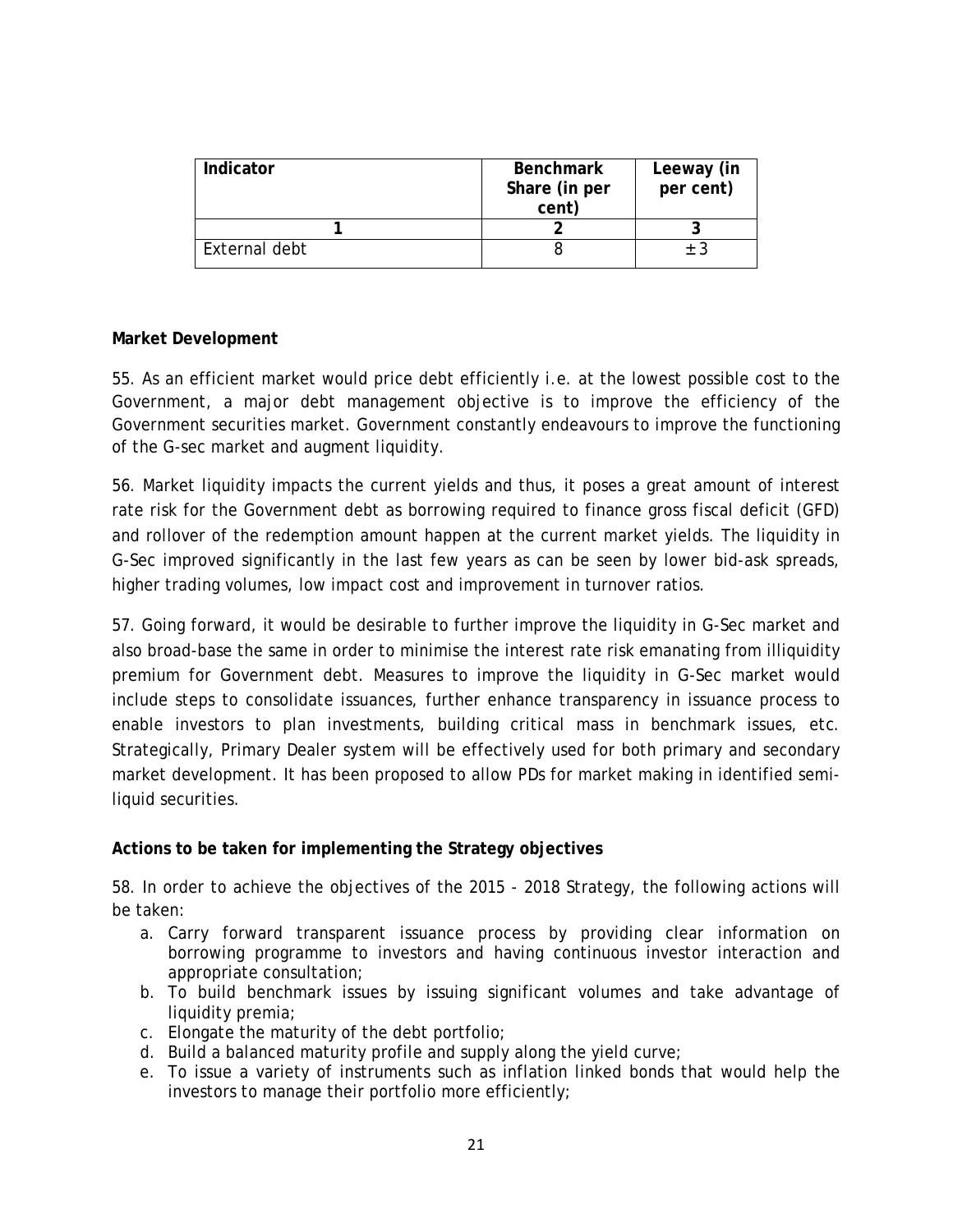- f. To undertake switches / buybacks for effective liability management;
- g. Continue development of domestic investor base and calibrated opening of the government securities market to foreign investors and retail investors;
- h. Continue passive consolidation with large benchmark issuances and explore for active consolidation through buy-backs / switches/ conversions;
- i. Diversify the investor base and encourage retail and mid-segment investors<br>market. participation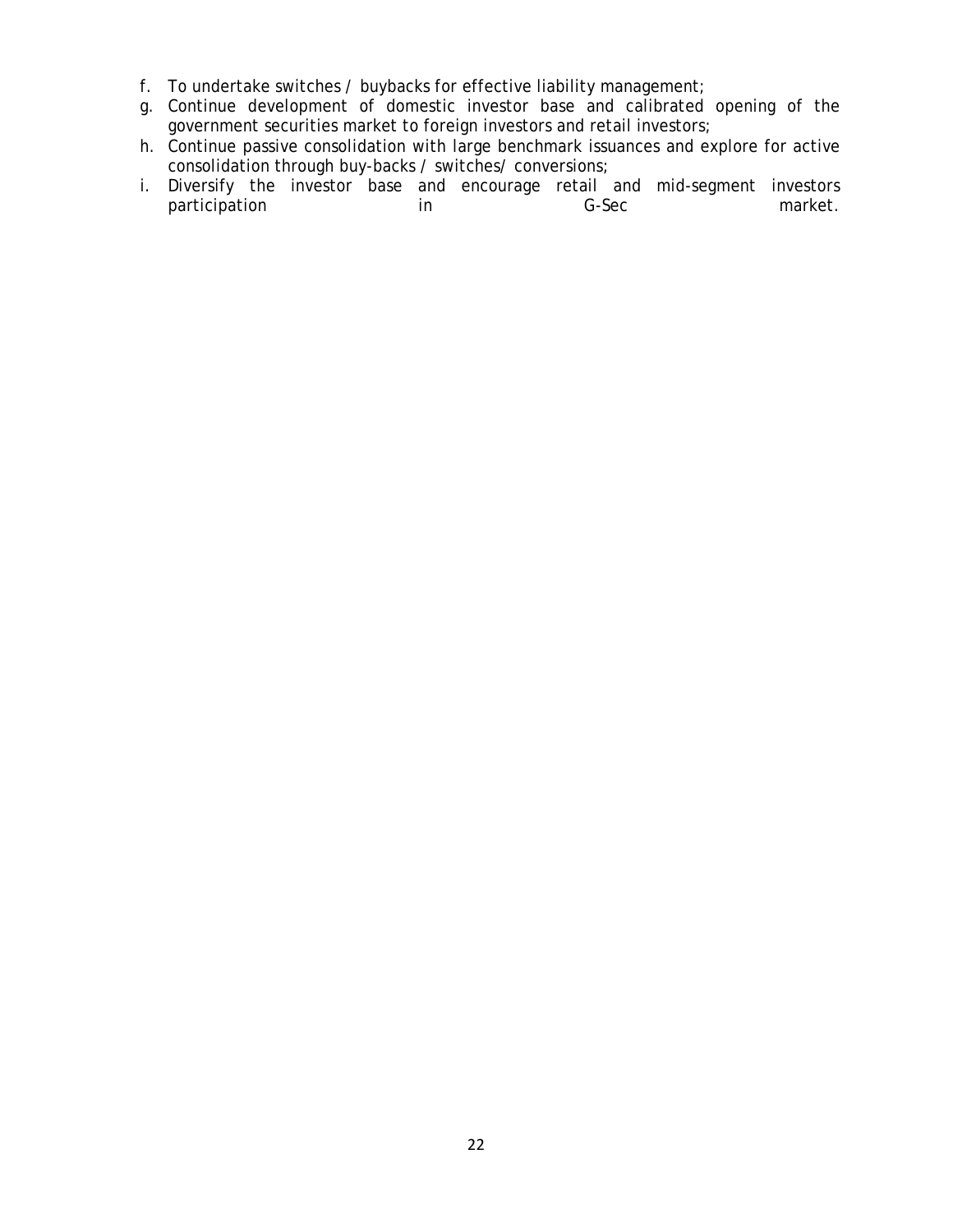### **Appendix**

## **MTDS Scenario Analysis**

#### *Assumptions*

1. The MTDS is developed for the period 2015-16 to 2017-18 based on the outstanding GoI market borrowing as on end-March 2015. The key assumptions involved in formulation of the MTDS are as follows:

- a) The MTDS is prepared for internal debt only as external debt forms a very small component in public debt. Moreover, major part of the sovereign external debt borrowed by the GoI is from multilateral/bilateral agencies, e.g., IDA, World Bank and IMF which does not bear serious risks. Further, India does not issue any sovereign bonds globally. However, in circumstances, which are detrimental to the external sector, the Reserve Bank would manage the external debt in coordination with the GoI.
- b) The Union Budget for 2015-16, in the Medium Term Fiscal Policy Statement (MTFPS), has provided that Government of India (GoI) would be on the fiscal consolidation path by reducing the GFD to 3.9 per cent of GDP in 2015-16 from 4.1 per cent in 2014-15. As per MTFPS, GFD is targeted for 3.5 per cent in 2016-17 and at 3.0 per cent from 2017-18 onwards.
- c) Indian economy is expected to gain momentum from 2015-16 onwards facilitated by pick-up in economy activity supported by monetary policy easing by the Reserve Bank. Nominal GDP is expected to grow by 11.5 per cent, both in 2014-15 and 2015-16. With gradual growth acceleration and under assumptions of continuing price stability, the growth rate of the GDP at current market prices during 2016-17 and 2017-18 is assumed to be around 12.2 per cent and 12.4 percent respectively (MTFPS, Union Budget 2015-16).
- d) Borrowing cost in the domestic market is expected to be lower in 2015-16 due to reversal in the interest rate cycle.
- e) Switches of Rs. 30,000 crore are expected to be conducted in 2015-16 and Rs. 50,000 crore each in 2016-17 and 2017-18.
- f) Domestic inflation as measured by combined CPI inflation is expected to follow the inflation targeting path adopted by the Reserve Bank. The CPI inflation has been pegged at under 6 per vent by January 2016, with the goal for 4 per cent from 2016-17 onwards, with band of +/- 2 per cent.
- g) Exchange rate risk is assumed to be nil/negligible as the GoI market borrowing is fully from the domestic market in terms of Indian rupee.

2. Net market borrowing as a proportion of GDP is expected to fall from 33 per cent in 2014-15 to 31 per cent in 2017-18 reflecting fiscal consolidation **(Table A1)**.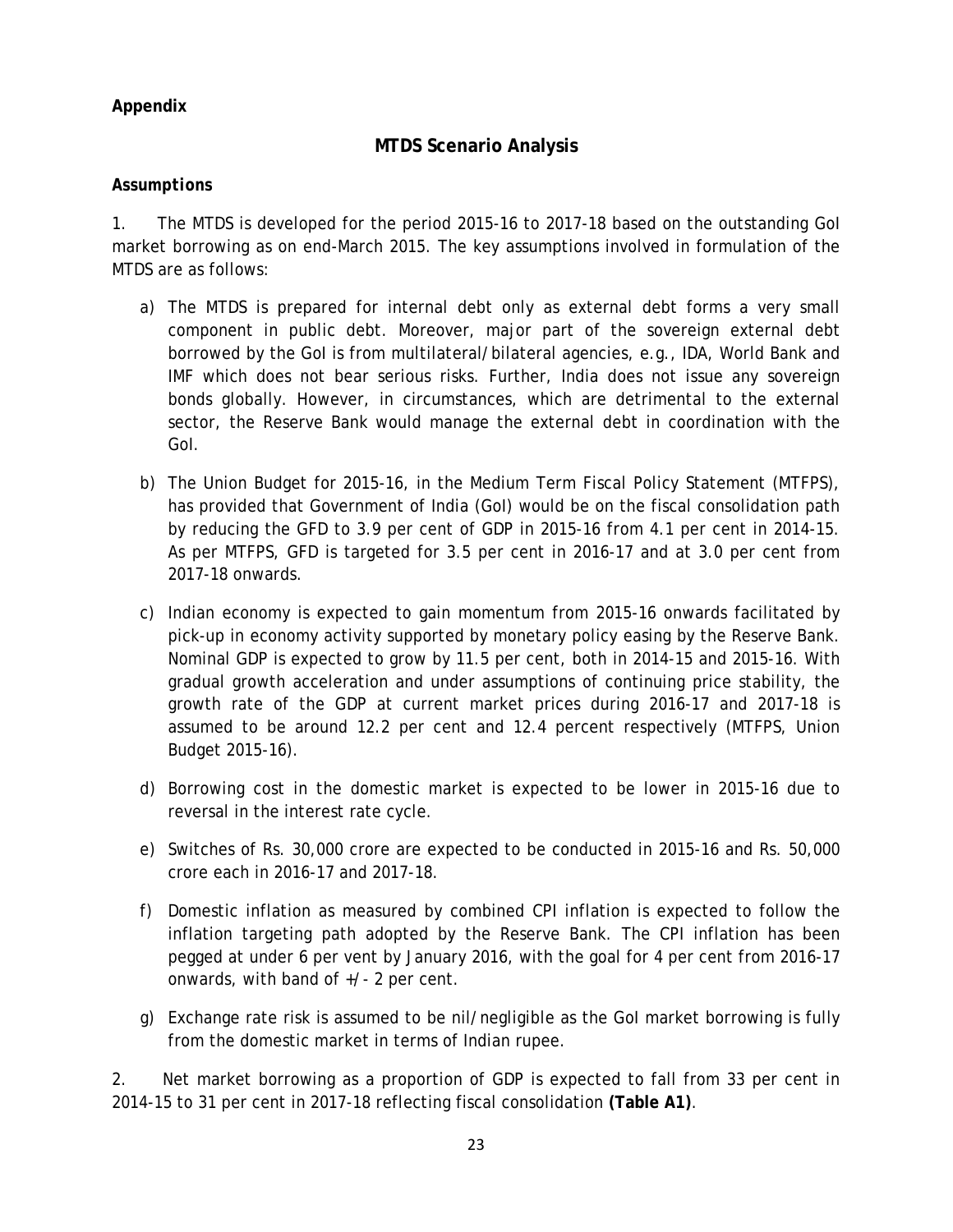| Table A1: Borrowing (Baseline) Assumption                           |                |                |           |              |           |                      |  |
|---------------------------------------------------------------------|----------------|----------------|-----------|--------------|-----------|----------------------|--|
|                                                                     | (Rupees crore) |                |           |              |           |                      |  |
|                                                                     | <b>GDP</b>     |                |           |              | Repayment | Market<br><b>Net</b> |  |
|                                                                     | Growth         | <b>GFD/GDP</b> | Wtd. Avg. | Gross Borrow |           | <b>Borrowing</b>     |  |
| Year                                                                | $(\%)$         | (%)            | Cost (%)  | (Rs. cr)     |           |                      |  |
| 2013-14                                                             | 13.6           | 4.4            | 7.98      | 563,500      |           | 476397               |  |
| 2014-15                                                             | 11.5           | 4.1            | 8.08      | 592,000      | 130251    | 504374               |  |
| 2015-16                                                             | 11.5           | 3.9            | 7.83      | 600,000      | 144366    | 486193               |  |
| 2016-17                                                             | 12.2           | 3.5            | 7.68      | 631,982      | 173330    | 498652               |  |
| 2017-18                                                             | 12.4           | 3.0            | 7.53      | 642,190      | 206774    | 480416               |  |
| Note:                                                               |                |                |           |              |           |                      |  |
| Market borrowing is for Gol dated securities above one year.<br>(1) |                |                |           |              |           |                      |  |

(2) GDP at market prices is assumed to grow by 11.5% each year till 2015-16 and at 12.2 per in 2016- 17 and 12.4 per cent in 2017-18 (MTFPS, Union Budget 2015-16).

(3) Gross market borrowing is calculated based on the fiscal deficit target envisaged in the MTFPS.

#### *Demand Assessment*

3. Banking sector holds the maximum portion of the outstanding Government dated securities. Banks' holding of G-Sec has come down in the recent past, which may partly be attributed to reduction in SLR (from 23 per cent to 22.5 per cent w.e.f. fortnight beginning June 14, 2014). The SLR was further reduced by 50 bps each in August 2014 and February 2015 to 21.5 per cent of their NDTL. RBI will allow this to be lowered to 20.5 per cent by March 2017. Notwithstanding reductions in SLR, it is expected that there would be reasonable demand in the medium term as credit offtake remains lower.

4. The cash flows of insurance companies, mutual funds, pension funds, *etc.* have improved in the recent past reflecting upturn in economic activity. Based on the past trends, it has been presumed that premium collections by life insurance companies would remain higher in the ensuing years which are expected to increase by about 10 per cent. Going by past trend (share in G-Sec at around 20 per cent), insurance companies would have a reasonable demand for G-Sec in the medium-term.

#### *Borrowing Strategy*

5. Borrowing strategy has been prepared in such a manner that the maturity profile is elongated to reduce redemption pressures in the near term. As a result, no market borrowing has been proposed in the 0-5 year time bucket. Market borrowing in the 5-9 years bucket has been proposed to reduce from 19.4 per cent to total in 2014-15 to 15.5 per in 2017-18 **(Table A2)**. As there is high demand for securities in the 5-14 years bucket, the proportion of borrowing in this bucket is not reduced to avoid disruptions in the borrowing programme and its impact on pricing of securities. Strategy for market borrowing in the 15-19 years bucket has been increased from 16.6 per cent in 2014-15 to 18.0 per cent in 2017-18. Borrowing in the 20 years and above segment is assumed to increase from 18.8 per cent in 2014-15 to 20.0 per cent in 2017-18.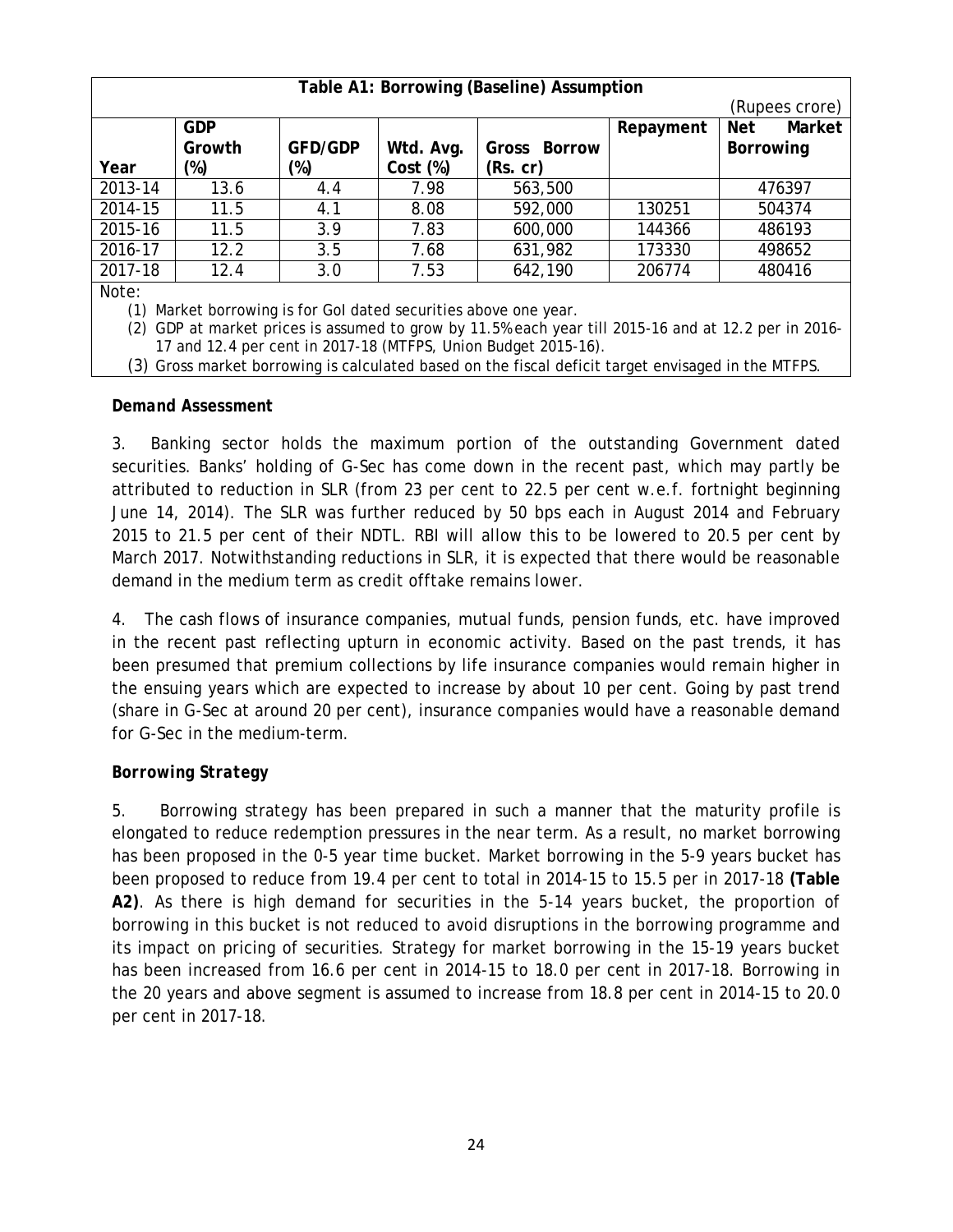| Table A2: Borrowing Strategy<br>(per cent to total) |         |         |         |         |         |  |
|-----------------------------------------------------|---------|---------|---------|---------|---------|--|
| <b>Maturity Bucket</b>                              | 2013-14 | 2014-15 | 2015-16 | 2016-17 | 2017-18 |  |
| Less than 5 years                                   | 0.4     | 0.0     | 0.0     | 0.0     | 0.0     |  |
| 5-9 years                                           | 24.5    | 19.4    | 16.5    | 16.0    | 15.5    |  |
| $10-14$ years                                       | 41.8    | 45.3    | 44.5    | 44.0    | 43.5    |  |
| 15-19 years                                         | 16.5    | 16.6    | 19.0    | 19.5    | 20.0    |  |
| 20<br>and<br>years                                  | 16.9    | 18.8    | 20.0    | 20.5    | 21.0    |  |
| above                                               |         |         |         |         |         |  |
| Total                                               | 100.0   | 100.0   | 100.0   | 100.0   | 100.0   |  |

#### *MTDS and Debt Sustainability*

6. The above mentioned market borrowing strategy would lead to an increase in average time to maturity (ATM) from 14.9 years in 2014-15 to 16 years in 2017-18 **(Table A3)**. Debt-to-GDP would fall from 32.9 per cent in 2014-15 to 31 per cent in 2017-18. The ratio of interest expense to GDP is projected to decline from 2.7 per cent in 2014-15 to 2.3 per cent in 2017- 18. MTDS exercise points to the fact that if the medium-term fiscal policy path announced in the Union Budget 2015-16 is strictly followed, then there could be an improvement in the debt sustainability indicators.

| Table A3: Debt Sustainability Indicators (Baseline Scenario)<br>(per cent) |                                                          |         |        |  |  |  |
|----------------------------------------------------------------------------|----------------------------------------------------------|---------|--------|--|--|--|
|                                                                            | Avg. Time to<br>Maturity<br>Debt / GDP<br>Interest / GDP |         |        |  |  |  |
| Year                                                                       | (%)                                                      | (years) | $(\%)$ |  |  |  |
| 2013-14                                                                    | 32.7                                                     | 14.2    | 2.6    |  |  |  |
| 2014-15                                                                    | 32.9                                                     | 14.9    | 2.7    |  |  |  |
| 2015-16                                                                    | 32.7                                                     | 15.6    | 2.6    |  |  |  |
| 2016-17                                                                    | 32.0                                                     | 16.0    | 2.5    |  |  |  |
| 2017-18                                                                    | 31.0                                                     | 16.4    | 2.3    |  |  |  |

7. Alternative strategies have been formulated under two different scenarios. The first scenario assumes that Indian economy would grow at a higher pace than that projected in the MTFPS reflecting reduction in the policy rate by the Reserve Bank while the second scenario assumes adverse economic conditions and corrective counter cyclical measures. It may be mentioned that such scenarios have been built up for the purpose of showing the outcome in case of positive and adverse scenarios, which are based on certain assumptions. However, the baseline scenario is expected to be somewhat closer to the reality. In the first scenario, nominal GDP is assumed to grow at the rate of 13.5 per cent, 14.0 per cent and 14.5 per cent respectively in 2015-16, 2016-17 and 2017-18 **(Table A4)**. Under this scenario, the fiscal path is expected to be the same as envisaged in the MTFPS. A higher GDP would prompt for higher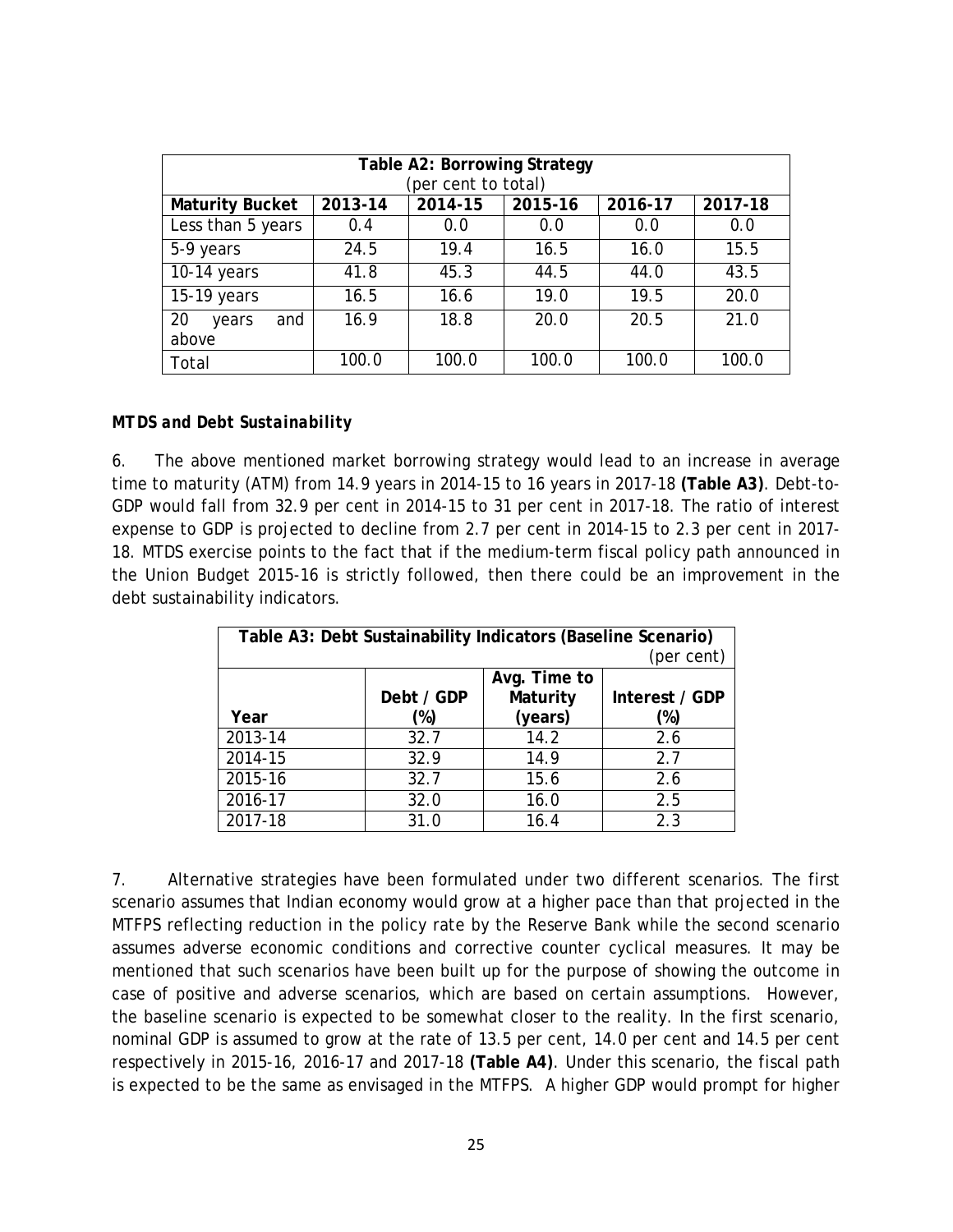| Table A4: Assumptions (Scenario I) |                          |                       |                       |                                       |  |
|------------------------------------|--------------------------|-----------------------|-----------------------|---------------------------------------|--|
| Year                               | <b>GDP</b><br>Growth (%) | <b>GFD/GDP</b><br>(%) | Wtd. Avg.<br>Cost (%) | Gross<br><b>Borrowing</b><br>(Rs. cr) |  |
| 2013-14                            | 13.6                     | 4.4                   | 7.98                  | 563,500                               |  |
| 2014-15                            | 11.5                     | 4.1                   | 8.08                  | 592,000                               |  |
| 2015-16                            | 13.5                     | 3.9                   | 7.58                  | 604,635                               |  |
| 2016-17                            | 14.0                     | 3.5                   | 7.33                  | 659,070                               |  |
| 2017-18                            | 14.5                     | 3.0                   | 7.08                  | 682,936                               |  |

borrowing requirement to finance the fiscal deficit. However, borrowing strategy is assumed to be the same as envisaged in the baseline scenario.

8. Such an optimistic scenario of a very high GDP, however, would improve the sustainability indicators as those compared with the baseline scenario due to adherence to the fiscal correction path **(Table A5)**. Debt-to-GDP ratio would improve from 32.9 per cent in 2014-15 to 29.7 per cent in 2017-18. Interest payments/GDP ratio also improves from 2.7 per cent in 2014-15 to 2.1 per cent in 2017-18.

| Table A5: Sustainability Indicators (Scenario I) |            |                |     |  |
|--------------------------------------------------|------------|----------------|-----|--|
|                                                  | Debt / GDP | Interest / GDP |     |  |
| Year                                             | (%)        | (years)        | (%) |  |
| 2013-14                                          | 32.7       | 14.2           | 2.6 |  |
| 2014-15                                          | 32.9       | 14.9           | 2.7 |  |
| 2015-16                                          | 32.1       | 15.7           | 2.4 |  |
| 2016-17                                          | 31.1       | 16.2           | 2.3 |  |
| 2017-18                                          | 29.7       | 16.4           | 21  |  |

9. The second scenario assumes adverse economic conditions where economic growth slips below the projections in the MTFPS and inflation remains higher than the target. Consequently, the Reserve Bank would opt to follow monetary policy tightening to tame inflationary expectations. Such a scenario may lead to slippage in the fiscal correction path as envisaged in the MTFPS due to imposition of counter cyclical measures leading to higher market borrowing **(Table A6)**. Requirement of a higher quantum of borrowing from the market to meet the high fiscal deficit may lead to higher cost. As a result, weighted average cost is assumed to grow from 8.08 per cent in 2014-15 to 9.58 per cent in 2017-18.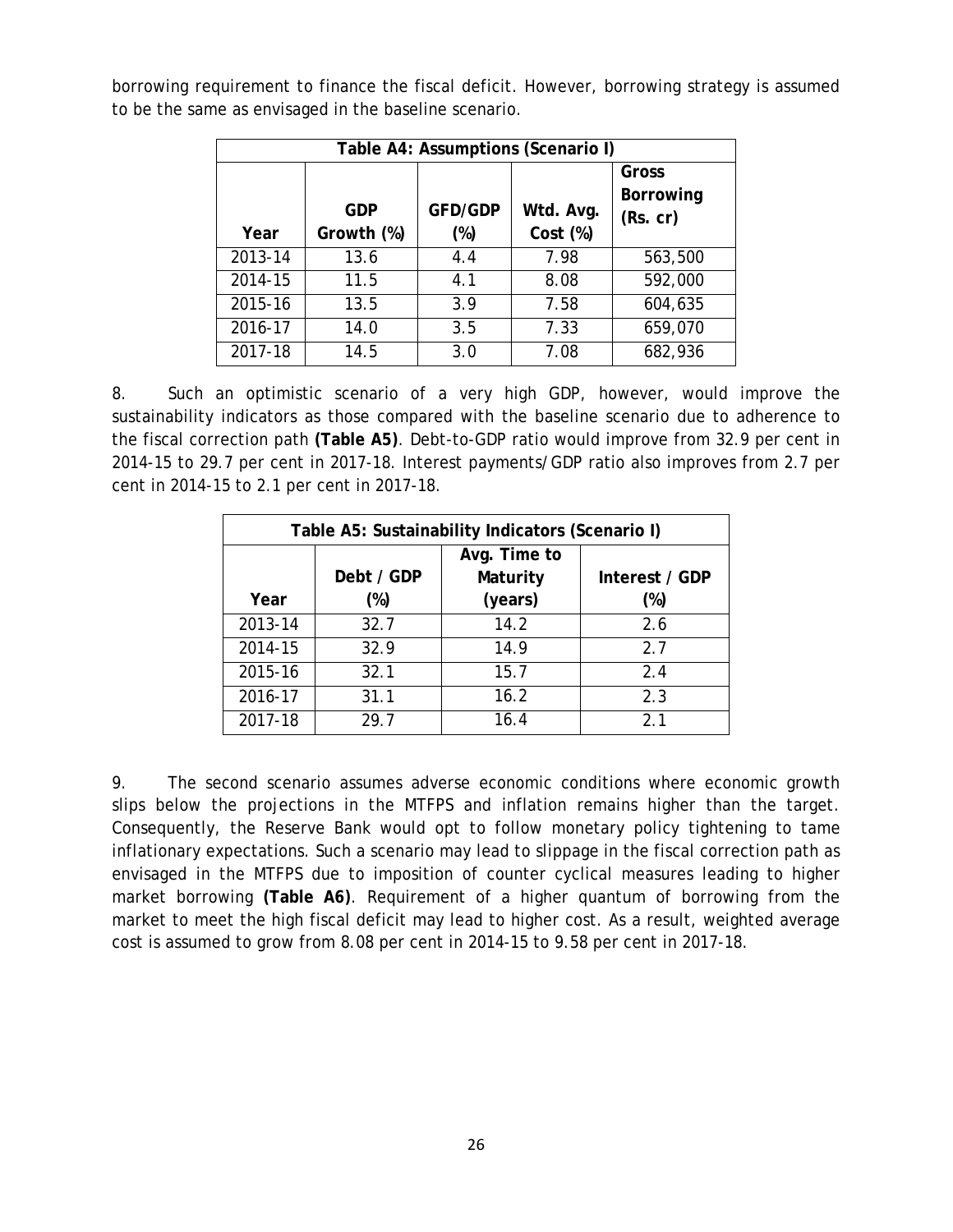| Table A6: Assumptions (Scenario II) |            |                |           |           |  |
|-------------------------------------|------------|----------------|-----------|-----------|--|
|                                     |            |                |           | Gross     |  |
|                                     | <b>GDP</b> | <b>GFD/GDP</b> | Wtd. Avg. | Borrowing |  |
| Year                                | Growth (%) | (%)            | Cost (%)  | (Rs. cr)  |  |
| $2013 - 14$                         | 13.6       | 4.4            | 7.98      | 563,500   |  |
| 2014-15                             | 11.5       | 4.1            | 8.08      | 592,000   |  |
| 2015-16                             | 10.0       | 4.3            | 8.58      | 638,239   |  |
| 2016-17                             | 10.5       | 4.5            | 9.08      | 766,246   |  |
| 2017-18                             | 11.0       | 4.8            | 9.58      | 914,306   |  |

10. In such a scenario of a very low GDP growth and high interest rate environment, the ratio of interest payments to GDP could exceed three per cent **(Table A7).** Debt-to-GDP ratio would increase from 32.9 per cent in 2014-15 to 33.7 per cent in 2017-18 reflecting higher order of borrowing vis-à-vis GDP growth. Interest payments/GDP ratio would increase from 2.7 per cent in 2014-15 to 3.1 per cent in 2017-18. However, sustainability indicators remain comfortable in such an adverse scenario.

| Table A7: Sustainability Indicators (Scenario II) |            |            |                |  |  |
|---------------------------------------------------|------------|------------|----------------|--|--|
|                                                   | Debt / GDP |            | Interest / GDP |  |  |
|                                                   | $(\%)$     | <b>ATM</b> | $(\%)$         |  |  |
| Year                                              |            | (years)    |                |  |  |
| 2013-14                                           | 32.7       | 14.2       | 2.6            |  |  |
| 2014-15                                           | 32.9       | 14.9       | 2.7            |  |  |
| 2015-16                                           | 33.1       | 15.7       | 2.8            |  |  |
| 2016-17                                           | 33.2       | 16.2       | 3.0            |  |  |
| 2017-18                                           | 33.7       | 16.4       | 3.1            |  |  |

11. Sustainability of India's public debt has also been ascertained by the IMF and other empirical studies. According to IMF's Article IV Consultation Staff Report (March 2015), India's public debt remains sustainable given manageable interest rate costs and expected recovery in the economy's growth rate. While India faces relatively low risks to debt sustainability under the baseline, but it could be vulnerable to slower real GDP growth and a contingent liability shock emanating from future bank capital injections and liabilities of the electricity distribution companies. Moreover, the captive domestic investor base is likely to mitigate the impact of any real interest rate shocks. A recent study by Kaur and Mukherjee (2012)<sup>[9](#page-27-0)</sup> found that debt position in India is sustainable in the long-run while examining data for the period 1980-81 to 2012-13.

<span id="page-27-0"></span><sup>&</sup>lt;sup>9</sup> Balbir Kaur and Atri Mukherjee (2012), Threshold Level of Debt and Public Debt Sustainability: The Indian Experience", *RBI Occasional Papers*, 33(1&2). Available at http://www.rbi.org.in/scripts/bs\_viewcontent.aspx?Id=2843